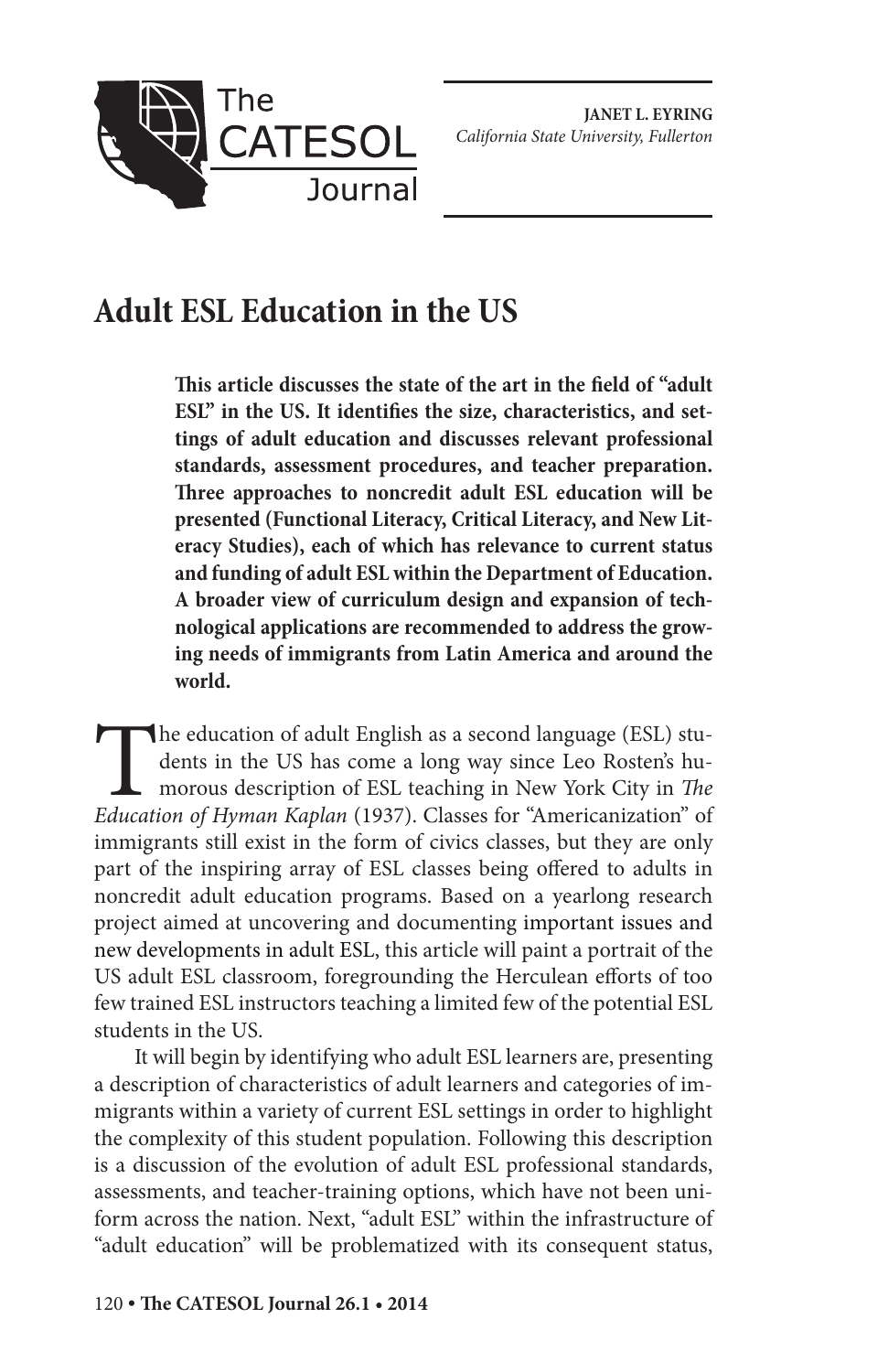funding, and accountability implications. Then, three competing approaches to organizing ESL curricula will be explored, with a focus on why one of these has superseded the others in recent years. In the next section, the article will discuss relevant new technology applications that may be needed to fill the gap for adult limited-literacy learners in the US. Finally, it will argue for increased visibility, funding, and curricular innovation to responsibly support instruction of these adult ESL learners in a 21st-century global context.

#### **Identification of Adult ESL Learners**

At the outset, it must be acknowledged that adult ESL learners in the US attend classes in all types of settings, including colleges and universities or academically oriented Intensive English Programs. However, students in these academic ESL settings will not be the focus of this article. Those in the practice of teaching recognize that "adult ESL" relates to students enrolled in noncredit ESL education in various settings, which will be the focus of this article. To determine how many of these learners exist, only inferential analysis of disparate data can determine the answer. Foreign-born and non-foreign–born adults possessing relatively low levels of literacy amount to about 93 million in the US (National Council of State Directors of Adult Education, 2009). If one uses the 2000 US census as a reference, it appears that about 35 million people are nonnative English speakers and 9 million do not speak well. Only 1 million are enrolled in state-administered and federally funded ESL programs—or about 11% of the nonnative English-speaking population (Burt, Peyton, & Adams, 2003). Thousands are on waiting lists unable to be served (National Council of State Directors of Adult Education, 2009). Others may be enrolled in private, faith-based, or workplace programs or other communitybased organizations; however, it is difficult to obtain accurate statistics because they may not be monitored federally or by the state. Nevertheless, this leaves very large numbers, probably in the millions of adults in the US, who do not speak English well, who would like to learn English, but who are not enrolled in any English programs at all.

Results of the National Assessment of Adult Literacy survey conducted by the US Department of Education in 2003 provide a window on what "limited proficiency" means. This survey identified low-level literacy learners by literacy scores on prose, document, and quantitative items. See Appendix A for a description of literacy levels and abilities and tasks associated with each level. Prose literacy shows "the ability to search, comprehend, and use information from continuous texts," document literacy is "the ability to search, comprehend, and use information from non-continuous texts (e.g., job applications,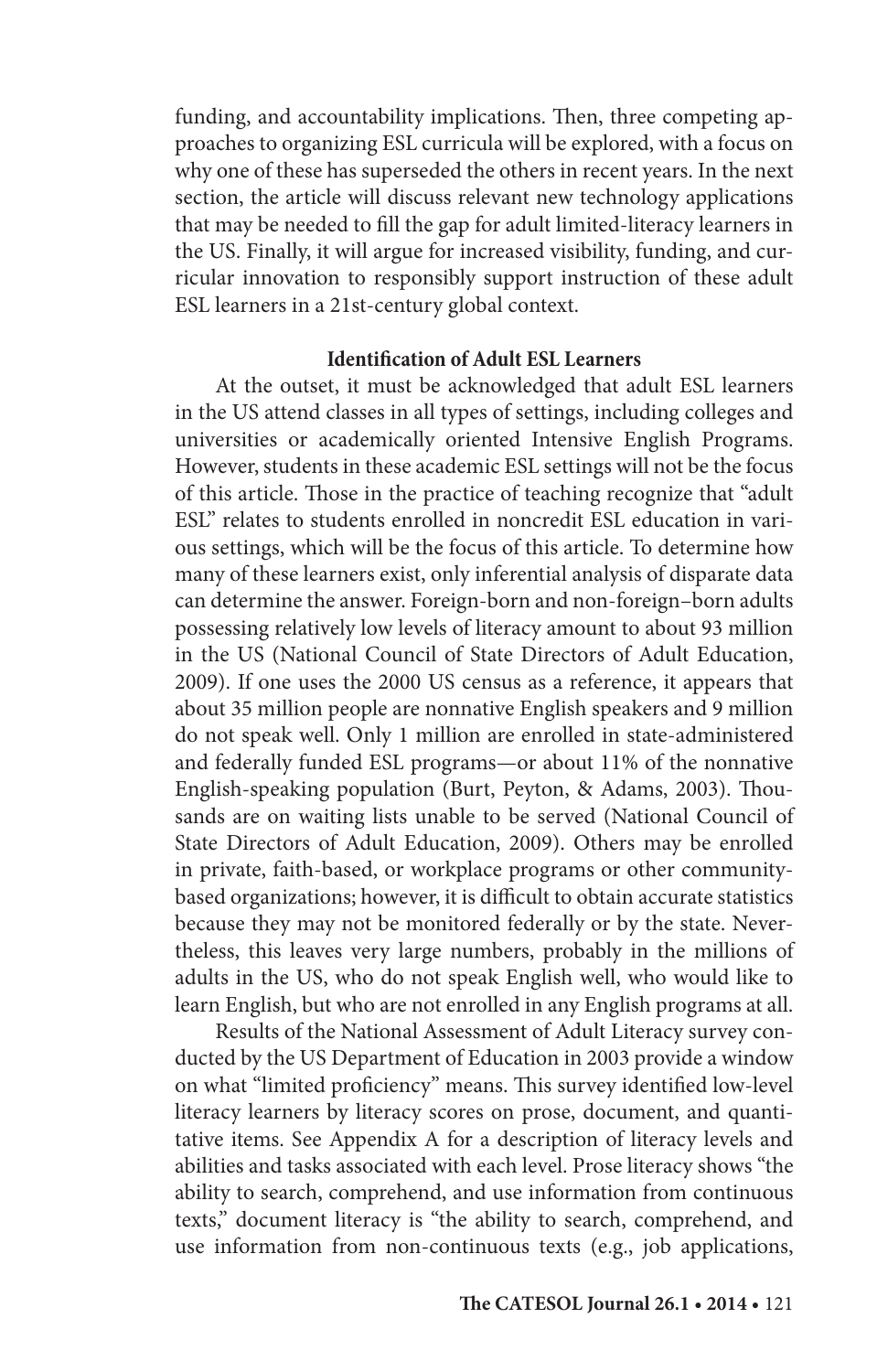payroll forms, and transportation schedules)," and quantitative literacy is "the ability to identify and perform computations using numbers embedded in printed materials (US Department of Education, 2009, p. 3). Based on these results, many individuals were labeled "Below Basic" or "Basic" and may have difficulty with such simple operations as signing a form or reading a TV guide.

Interestingly, the English literacy scores on the prose, document, and quantitative scales varied by a number of background characteristics of respondents. Hispanics, who represented approximately half of the foreign-born adults, had lower average prose, document, and quantitative literacy scores than their foreign-born black, white, and Asian peers. Half of foreign-born adults spoke only Spanish or Spanish and another non-English language before starting school (Warkentien, Clark, & Jacinto, 2009, p. 3). These statistics suggest that Hispanic immigrants who have come to the US with limited education constitute a very large part of the US immigrant population. The latest census data in 2010 confirm the importance of this Hispanic immigrant group, which is now beginning to be considered more seriously in education and public policy decisions (U.S. Census Bureau, 2011). In some regions Hispanic immigrants have become the majority minority, and thus Hispanic language and cultural considerations are already having an impact on language of instruction, cultural content of materials, and language pedagogy in adult ESL programs (Rivera & Huerta-Macias, 2008). These curriculum effects will be discussed later within the "Conceptual Paradigms" section of this article.

#### *Learner Characteristics*

Because of space limitations, the remainder of this article will focus on adult ESL learners who enroll in noncredit public and private programs for which data are available. This leaves discussion of the millions mentioned above, who need ESL instruction in the US but are not receiving it (potential students), for another paper.

ESL students who appear in ESL classrooms are extremely diverse, which presents many challenges for the adult ESL teacher. Some of the ways in which learners vary include age, religion, cultural or educational background, occupation, educational attainment, learning ability, participation level, literacy level, and motivations for learning.

Ages span from teenage (16 to 19) all the way to elder adult. Students can be of different races and are from all parts of the world, but especially they are from developing nations such as Mexico or other countries in Central and South America. Religious affiliations of students can differ greatly from those of the majority of US citizens, who are Christian, as many hail from non-Western parts of the world in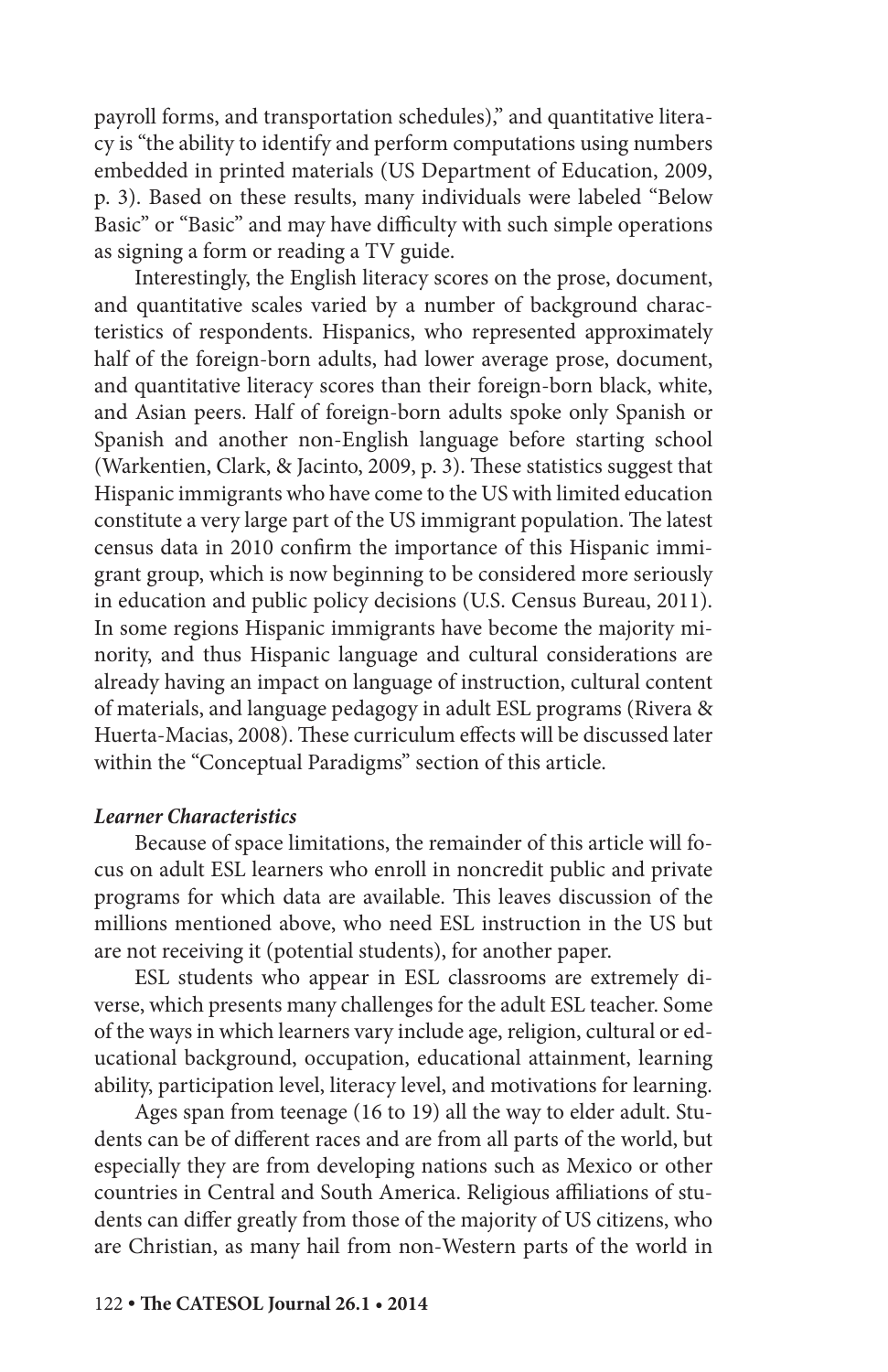Asia and the Middle East and adhere to Buddhist, Muslim, and Hindu beliefs, among others. Learning styles can also differ depending on students' cultural or educational backgrounds (Christison, 2005; Gardner, 1993). Finally, many students have had no previous education or careers; others have advanced degrees and multiple prior careers, but all are being instructed in the same classroom. Other problems may plague long-term immigrants, many of whom may have dropped out of high school in the US (Orfeld, 2004). According to Payne, DeVol, & Smith (2005):

Formal education is largely about learning the abstract representational systems that are used in the world of work. When an individual drops out of school or doesn't do well in school, often he/she lacks the mental models to do well in the world of work. (p. 132)

Also, 10 to 29.4% of high school dropouts have learning disabilities such as dyslexia, attention deficit disorder, executive function disorder, and so forth (Silver-Pacuilla, 2007). Of the overall population served in adult education, half of the adult students in the US have learning disabilities. Because nearly half of the adult students are English language learners, these students may display some of the learning disabilities as well, which introduces additional educational challenges when learning other languages (National Council of State Directors of Adult Education, 2009).

Comings (2007) has categorized English learners who attend adult classes by their level of attendance and participation. Some learners attend frequently and are called "long-term," while others are called "mandatory" because they are required to attend. Still others are labeled "short-term," because they study for short periods to study for the citizenship exam or prepare for the GED examination and once the goal is accomplished, they stop coming. Finally, "try-out students" come to a few classes and drop out quickly while "stopouts" move in and out of program services throughout their lives as they are juggling many responsibilities, including work and child care.

Another complicating factor in adult ESL classrooms is that students have various literacy levels. Some students may be from countries in which the oral language is not written (preliterates) or from countries that have a written language a student does not know (nonliterates). Others may have lived in the host country a long time but still have only limited reading and writing skills (semiliterates). Students may also be familiar with different types of alphabets. Further complications may relate to the type of alphabet they are familiar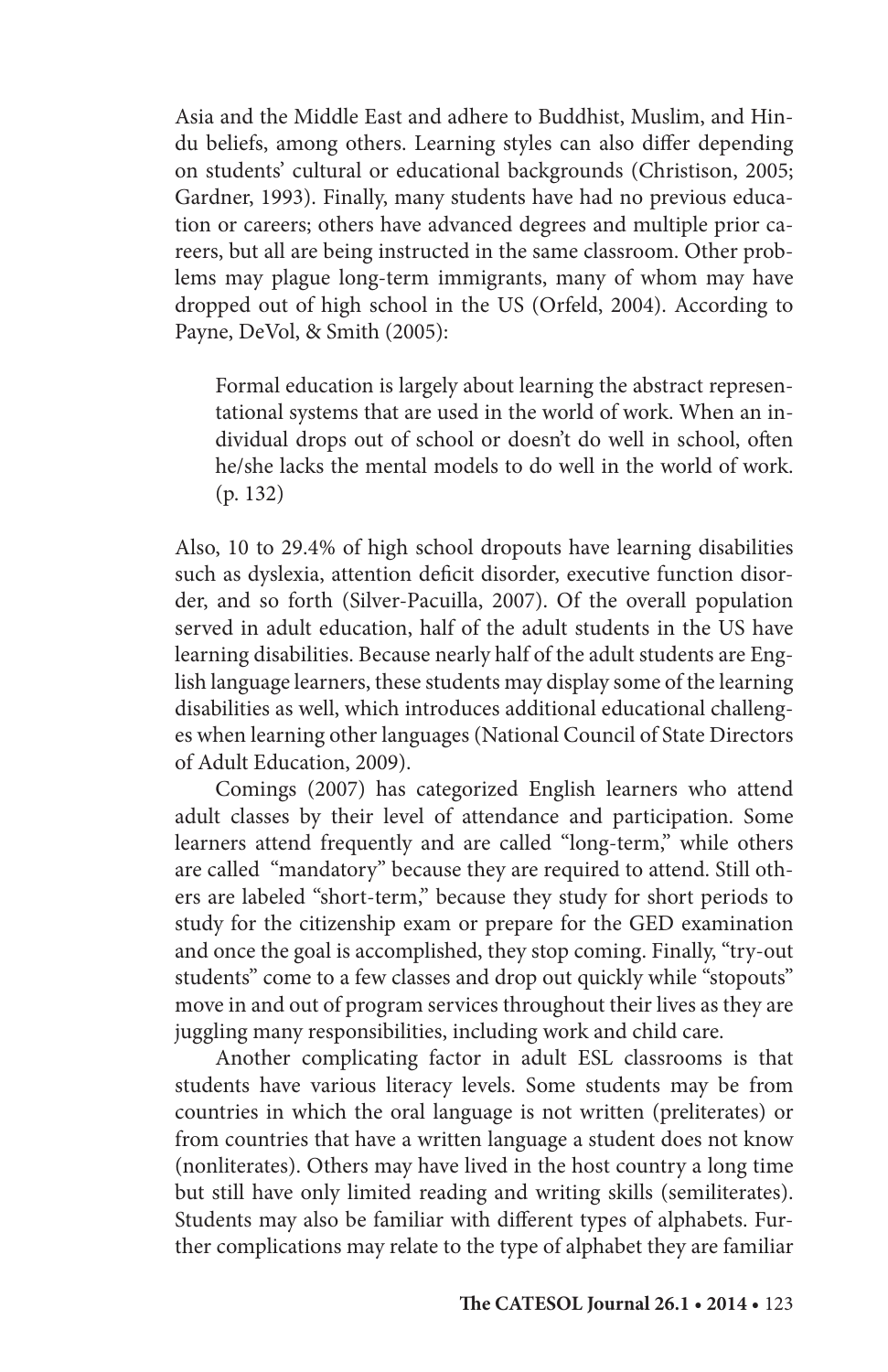with; for example, literate Chinese learners are nonalphabet literates because they read characters, but literate Russians are non-Roman alphabet literates because they read the Cyrillic alphabet (Birch, 2006).

Adults have various motivations for enrolling in ESL classes. Many students want to learn English for better employment opportunities. Chiswick & Miller (2002) have shown that English-proficient individuals can earn 17% higher wages in the US than those who are not proficient in English, so many take English classes to get better jobs. Others want to improve their skills to better themselves, build friendships, speak to their grandchildren, learn personal finance techniques, or obtain health information (especially with Medicaid and Medicare if they are seniors). With the recent emphasis in the schools on the role parents play in their children's achievement (Henderson & Mapp, 2002), many parents want to learn English in order to help their children with their homework and other school activities. Some want to pass the citizenship or General Education Development (GED) examinations. Finally, some students want to study in Intensive English Programs or prepare to study in college and university degree programs in the US.

Fortunately, adult ESL learners are often quite successful in achieving what they set out to do (Kegan, 1994). Because of their cognitive maturity (Larsen-Freeman & Long, 1991) and motivation to pursue personal goals (Peirce, 1995), they tend to be quite dedicated students. Inspiring stories abound of adult learners who have limited or no income, limited literacy, learning disabilities, physical handicaps, and experiences as victims of torture or abuse who persist or even excel in adult education programs in the US (Isserlis, 2000; Jackson, 2011; Lowry, 1990; Parrish, 2004).

When they do discontinue their studies, the cause may relate to study habits but can also relate to other peripheral issues. Comings's (2007) study of 150 adults in the US revealed three reasons for ceasing their studies: life demands, relationships, and poor self-determination. Life-demand reasons included transportation problems, family health issues, and insufficient income. Relationship reasons included family or others who were not supportive of schooling for the individual adult. Self-determination reasons included lack of self-confidence, negative thoughts, and laziness preventing students from attending classes. Thus, circumstances in and out of the students' control can explain reduced persistence in school.

#### *Categories of Immigrants*

The previous section discussed personal differences among adult ESL students, but immigration status also can play an important role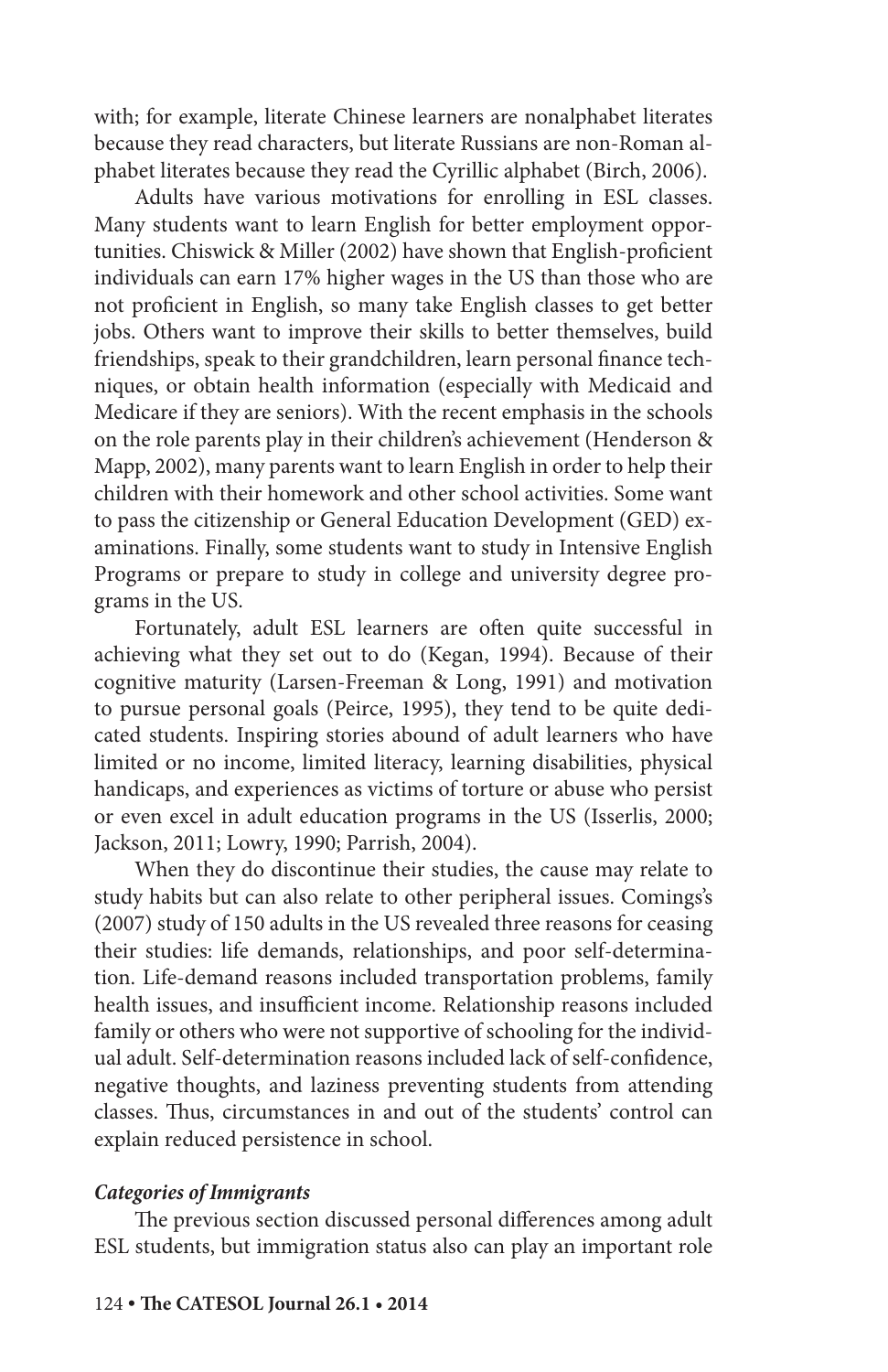in determining which educational treatment might be most successful. This section will discuss the various types of immigrants and implications for adult ESL instruction.

The first type of immigrant consists of individuals who have left their native countries for various reasons, which may include to reunite with family members, to find better employment, to conduct business, or in response to natural disaster. They are called "longterm" immigrants if they have lived in the US for a number of years or "short-term" immigrants if they have lived here for only a few years. Long-term immigrants may experience significant challenges learning formal academic English associated with incomplete or interrupted schooling in their native countries or in the US.

Refugees are a special class of immigrants who have left their homes because of religious persecution, violation of human rights, political upheaval, or war. Because of the negative circumstances associated with their departure from their home countries, students may be emotionally fragile and unable to learn in the classroom at times.

Some students may come on temporary F1 visas to improve their English skills in order to matriculate into higher education (e.g., community colleges, universities, private colleges, etc.) and later return to their native countries. These students are less likely to acculturate because of their perceived temporary status in the country.

Some students may be undocumented students who have left their native countries in search of "The American Dream." They may walk across US borders or arrive transported in trucks or boats to their new home, hoping for benefits and improved lifestyles but often facing disappointment and discrimination, other concerns their ESL teachers will want to be aware of.

Some immigrants are migrant workers who work temporarily in the US in such fields as agriculture, construction, or catering. Many move from state to state before returning to their home countries. In the past, most immigrants prepared for citizenship once they had lived in the US for several years. However, this has changed as some immigrants choose to transmigrate back home or to other countries during their adulthood in search of work or better opportunities. This reduced certainty and permanence also affects teachers as they plan instruction for their nonnative English-speaking learners.

In recent years, destinations for immigrants have changed. A number of states (e.g., California, Florida, Illinois, New Jersey, New York, and Texas) have had large populations of adult English language learners for many years and consequently have well-developed adult ESL programs. According to Crandall, Ingersoll, and Lopez (2008), however, this has begun to change with an increase in immigrants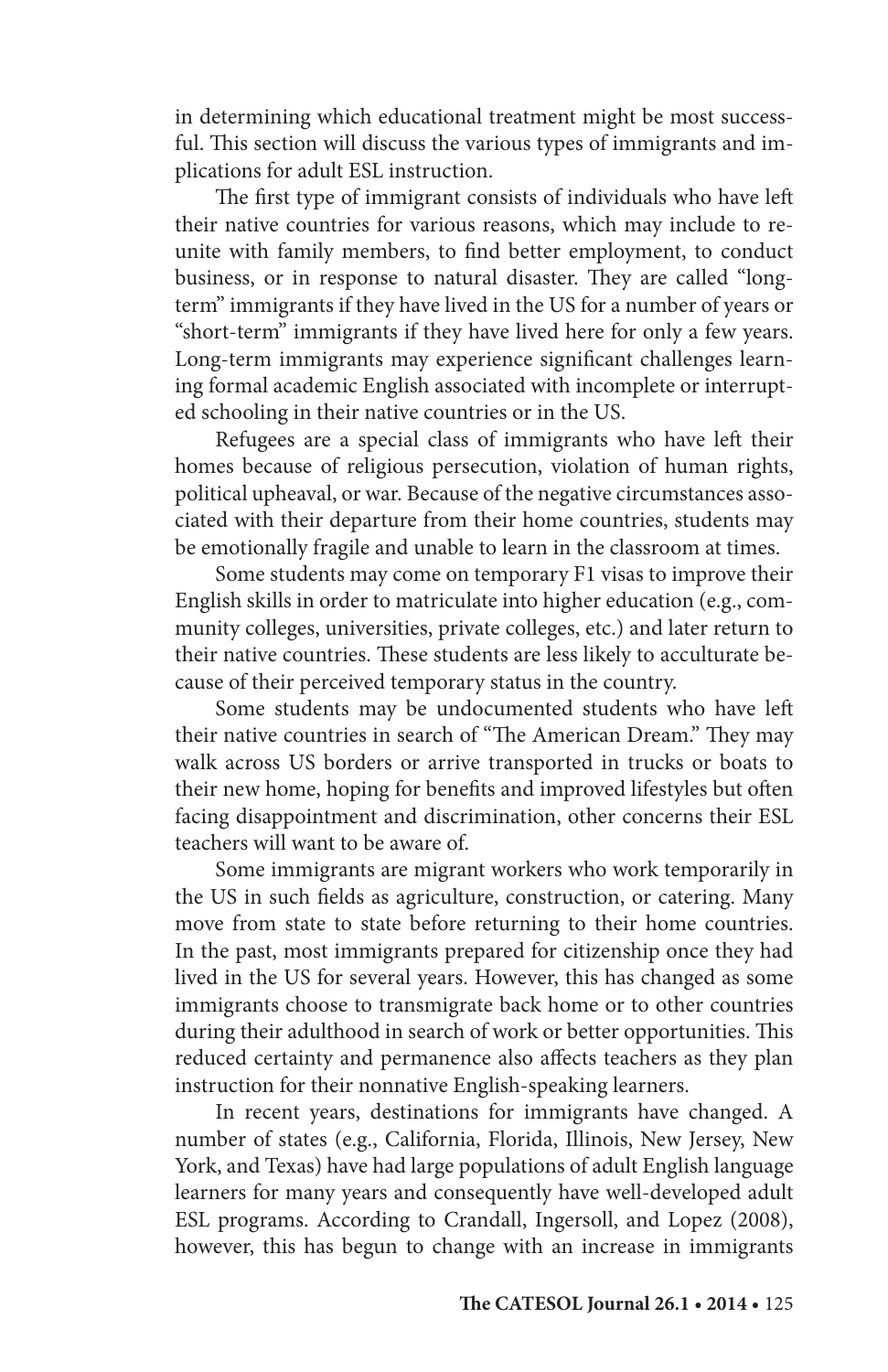overall but with a difference in the proportion of new immigrants in different states (e.g., Georgia, Nevada, North Carolina, Oklahoma, and Utah have seen increased migration and immigration), where services and education may be less well developed. When surveyed, Mexicans indicated that because of the poor economic conditions, crime, drugs, and corruption in Mexico that they would consider moving to the US, even without authorization (Pew Research Center, 2009). One in three said that life in the US is better than life in Mexico, which would explain their interest in moving to various parts of the US to improve their circumstances.

#### **ESL Classroom Settings**

Immigrant students in the past enrolled in four main categories of ESL classes: general ESL, family literacy, workplace, and civics education (Parrish, 2004; Wrigley & Guth, 1992).<sup>1</sup> All of these programs still exist in the community; however, because of recent funding requirements, more state- and federally funded programs are beginning to focus on preparation for workplace, career, and college. (See Steinhausen [2012] for a legislative analyst's report about this evolving issue in California.) Most of these programs follow a competency-based syllabus in which students learn functions and structures in order to accomplish practical daily tasks. As previously mentioned, many adult ESL programs use open enrollment (sometimes called open entry, open exit). However, in recent years, "managed enrollment" has been used to register students for shorter terms of several weeks in which regular attendance is required. These programs have helped with "stop-out" rates by encouraging students to complete a program of study and make them aware of the goals they have achieved so that they will either continue or return when they can at a later time. "Flipped classrooms" are also another option in weak budget times in which part of lesson delivery is provided through recorded lecture that learners view at home, reserving actual class time for real student/ teacher communication and interaction.

In general ESL programs, instruction is usually centered on a variety of meaningful real-life topics (e.g., housing, shopping, recreation, etc.) while integrating language skills. Pre-employment instruction also sometimes occurs in general ESL programs in order to teach some of the important "soft skills" (social, communication, and selfmanagement behaviors) as well as "hard skills" (technical knowledge for a profession).

Family literacy (or intergenerational literacy) programs improve the oral and literacy skills of parents so that they can assist with their children's literacy development. Even Start has been a popular model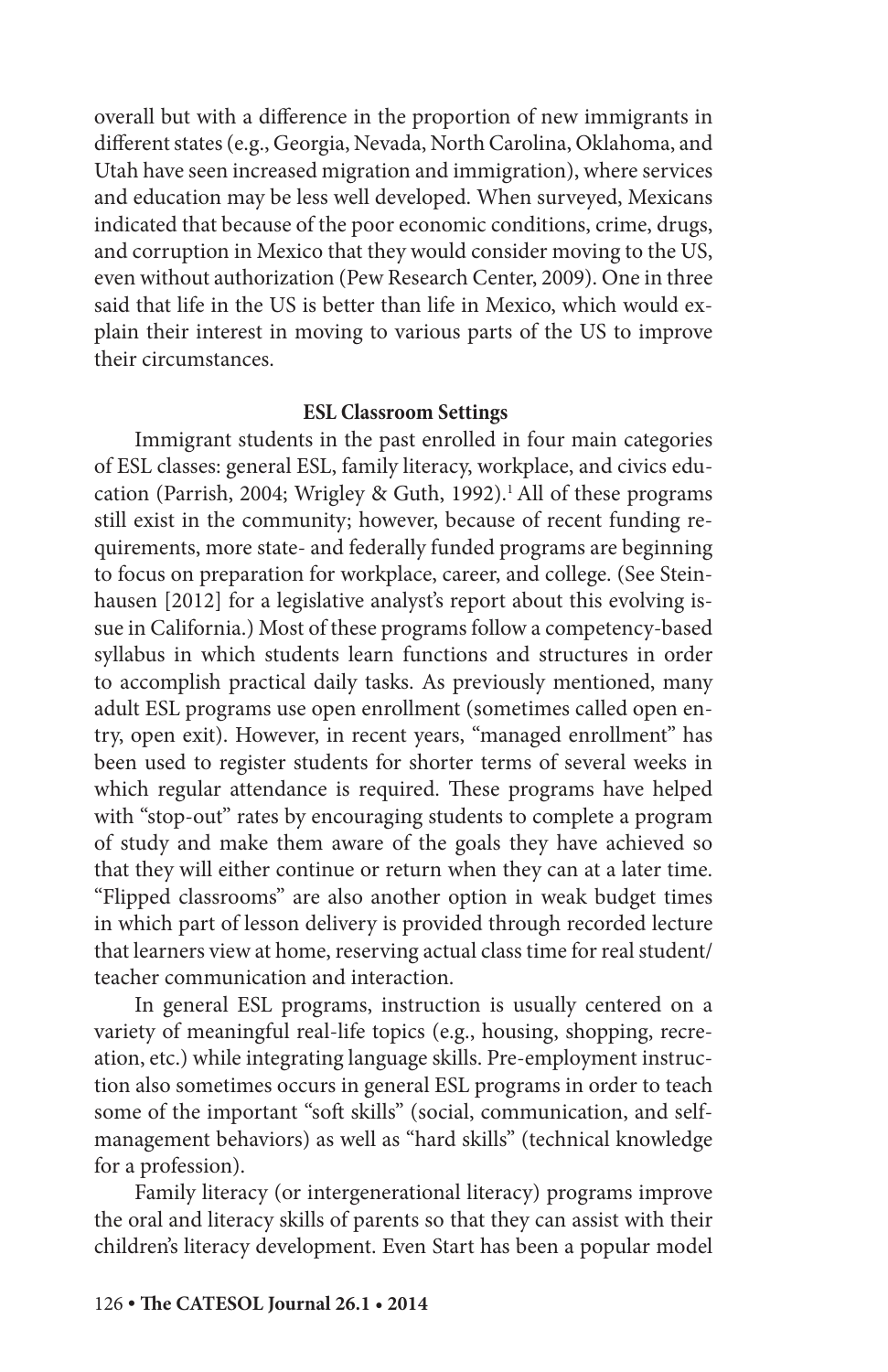of this type of program in the US, especially for Hispanic families with limited education. Quintero (2008) identifies four components of successful programs:

- 1. Intergenerational parent and child L1 and L2 literacy activities so that literacy becomes a meaningful part of parentchild relationships and communication;
- 2. Adult education and adult literacy so that parents obtain more information about becoming economically self-sufficient;
- 3. Parenting education to help parents support the educational growth of their children in the home and at school; and
- 4. Age-appropriate education for children to prepare them for success in school and life. (pp. 119-120)

Workplace programs have gained great importance in recent years. Considering that 28% of the US labor force has less than a high school education and is limited English proficient, it is not surprising that workplace programs also supply ESL instruction (Capps, Fix, Passel, Ost, & Perez-Lopez, as cited in Rivera [2008]). Chisman (2009) identifies the following four types of programs:

- 1. Training programs for particular occupations (e.g., upholsterers, gardeners, etc.);
- 2. Incumbent worker programs (e.g., programs responding to problems the employer has been noticing or new needs the employer has identified);
- 3. Postsecondary transition or "bridge" programs (e.g., collegepreparation courses); and
- 4. Career or academic preparation (e.g., courses that may include etiquette, problem solving, or writing instruction necessary for future occupations or schooling).

Finally, civics classes (also called "EL/Civics" because of the English literacy component) most often address the following three goals:

- 1. Prepare students to take the naturalization exam;
- 2. Encourage new citizens to vote in elections; and
- 3. Assist students to participate in civic activities that can improve their communities. (Weinstein, 2001)

# **Standards and Assessment**

As surprising as it may seem, the US has thus far not adopted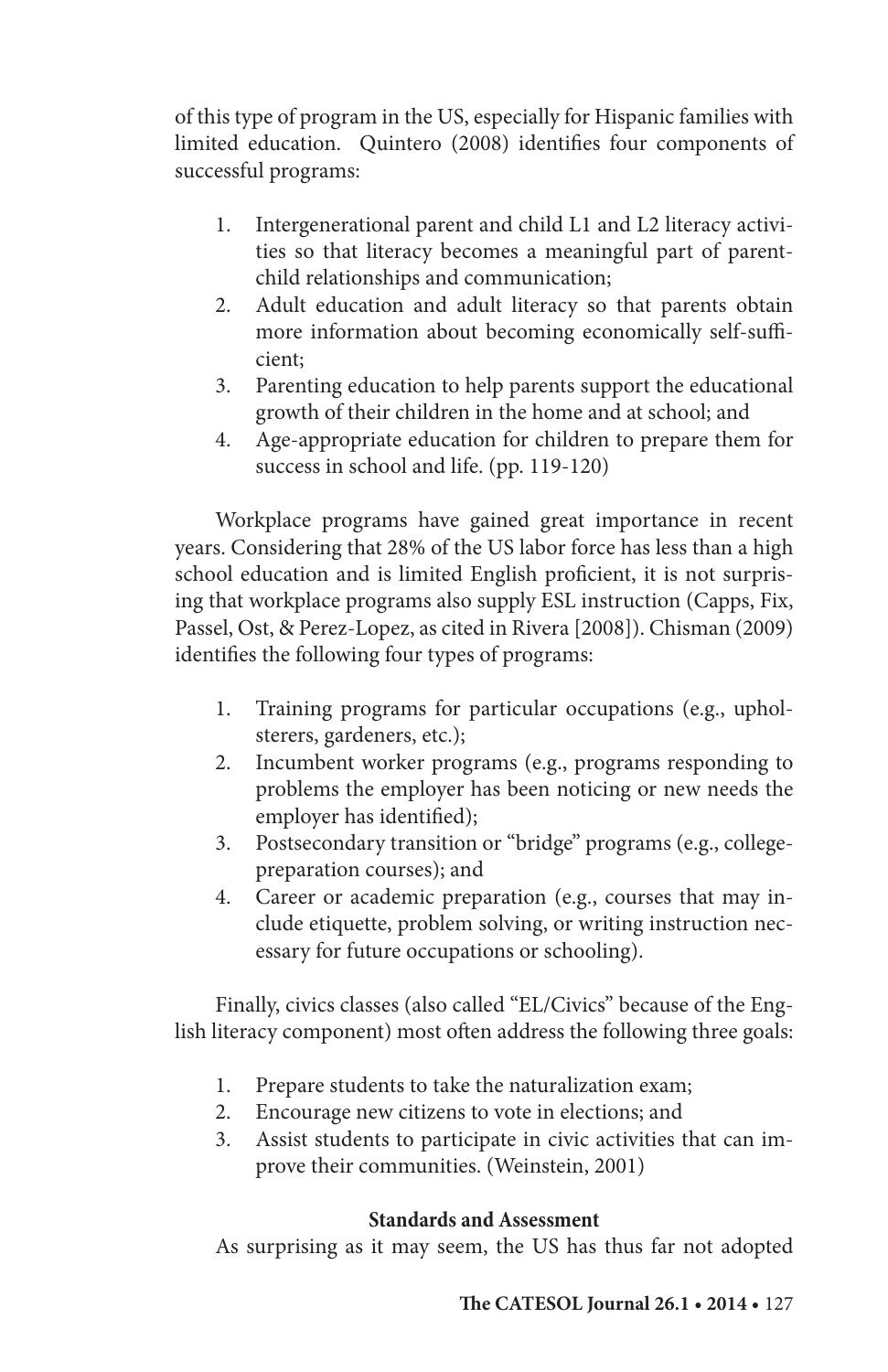any national ESL standards to guide instruction.2 The closest approximation to US national standards in recent years occurred with the Equipped for the Future (EFF) project. This standards project was initiated when the National Institute for Literacy was asked by the U.S. Congress to assess progress on National Goal 6, which stated: "By the year 2000, every adult will be literate and possess the knowledge and skills requisite to compete in the global economy and exercise the rights and responsibilities of citizenship" (Equipped for the Future Assessment Resource Collection, http://eff.cls.utk.edu/products\_ser vices/esol\_instruction.html).

Stein (2000) and her colleagues sought consensus from various segments as they worked on a framework and performance-assessment benchmarks by which adults could achieve this goal. They collected data from 1,500 adults from across the US to describe their roles in the global economy, which included the rights and roles of citizenship (Drago-Severson, 2004). Four main purposes were identified:

- 1. Access so that individuals can gain information access to perform in their roles;
- 2. Voice so that ideas can be shared with confidence and be heard;
- 3. Independent action in order to make decisions without having to depend on others' assistance; and
- 4. Bridge to the future to keep pace with an evolving world. (Stein, 2000)

Besides the four purposes, EFF includes three Role Maps, the 12 Common Activities, the six Knowledge Domains, and the 16 processoriented Content Standards, which provide opportunities for learners' input in acquiring knowledge and skills suited to their interests and needs. (See Appendix B or http://eff.cls.utk.edu/fundamentals/16\_ standards.htm for the wheel of Content Standards.)

Another more recent set of standards is the Framework for the 21st Century, developed in 2009 by a national organization to unite education, business, and government leaders. The 21st Century Framework was first developed for the K-12 system and is being adapted for adult education (http://www.p21.org/index.php?option=com\_con tent&task=view&id=254&Itemid=119). The graphic representation of the 21st Century framework is a rainbow (see Appendix C or http:// www.p21.org/our-work/p21-framework) in which the rainbow represents student outcomes and the accompanying pools at the bottom represent support systems that will help students succeed in the 21st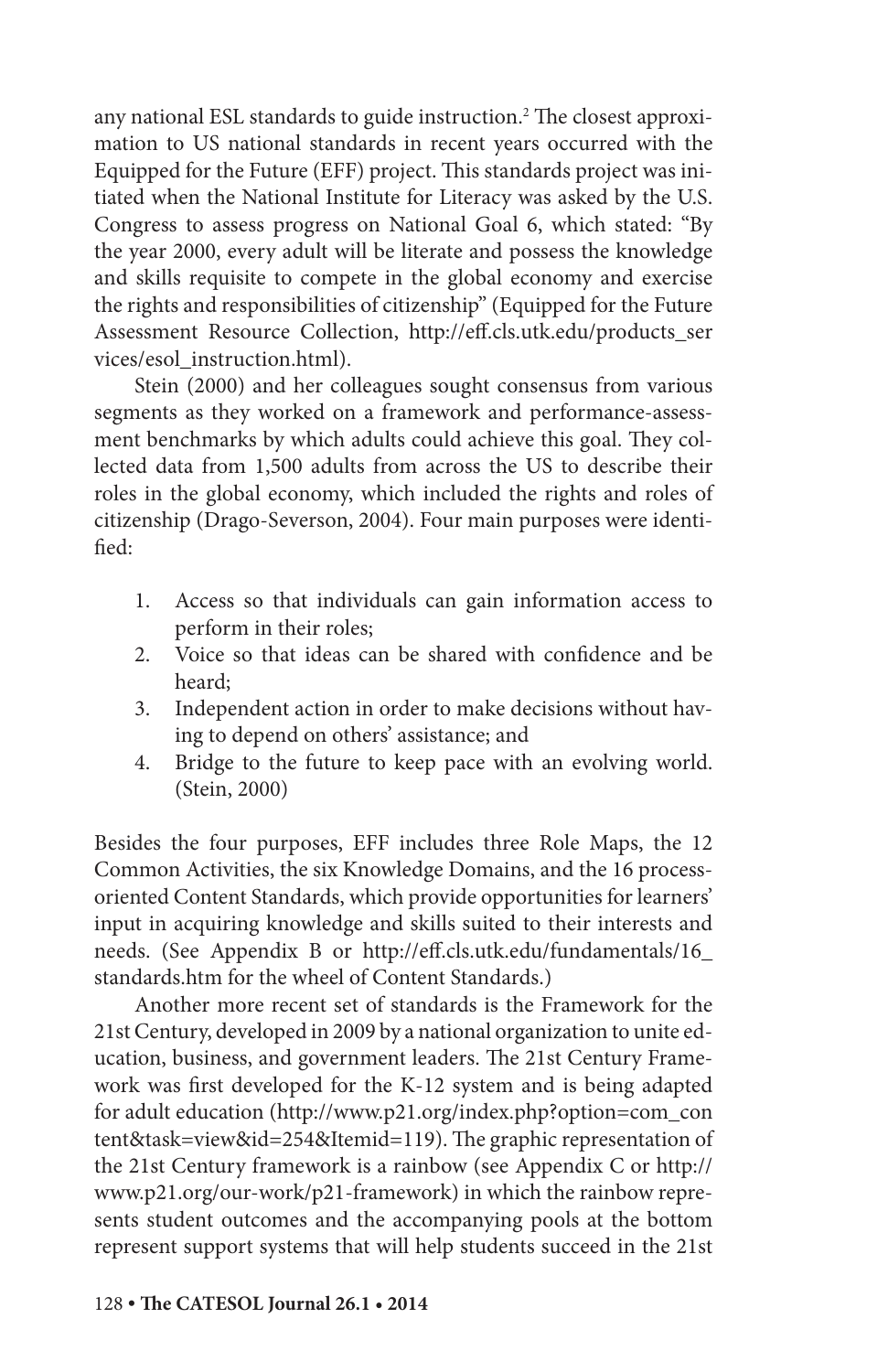century. Student outcomes include the core subjects of the 3Rs and 21st Century themes (global awareness; financial, economic, business, and entrepreneurial literacy; civic literacy; health literacy, and environmental literacy) as well as life and career skills, information media and technology skills, and learning and innovation skills (or the 4Cs of critical thinking, communication, collaboration, and creativity).

Besides the standards discussed at the national level, several other ambitious statewide or professional-organization projects that describe instructional and assessment goals for ESL learners have also been produced. These standards, accompanied by benchmarks lists, indicate what students know and are able to do (Center for Applied Linguistics, 2002). See Table 1 for a list of approved adult ESL standards and promising projects for adult ESL. Of special note are the TESOL Standards for Adult Education ESL Programs (TESOL, 2003), which have been proposed for the US. There is also a new movement to incorporate the College and Career Readiness Standards for Adult Education (U.S. Department of Education, 2013) into the curricula of adult ESL education programs in order to match the transition to Common Core Standards in K-12 throughout the nation.

# **Table 1**

### **Approved US Standards and Promising Projects for Adult ESL**

| <b>State</b>  | Standards/Projects                                                                               |
|---------------|--------------------------------------------------------------------------------------------------|
| Arizona       | English Language Acquisition for Adults (ELAA)<br>Standards (2000)                               |
| California    | English-as-a-Second Language Model Standards<br>(1992)                                           |
| Florida       | Curriculum Framework (2005)                                                                      |
| Maryland      | Maryland Content Standards for Adult ESL/ESOL<br>(2003)                                          |
| Massachusetts | Framework for Adult ESOL in the<br>Commonwealth of Massachusetts (1999)                          |
| New York      | Adult Education Resource Guide and Learning<br>Standards (1997)                                  |
| Texas         | Texas Adult Education Content Standards and<br>Benchmarks for ABE/ASE and ESL Learners<br>(2008) |
| Washington    | The Washington State Adult Learning Standards<br>(2009)                                          |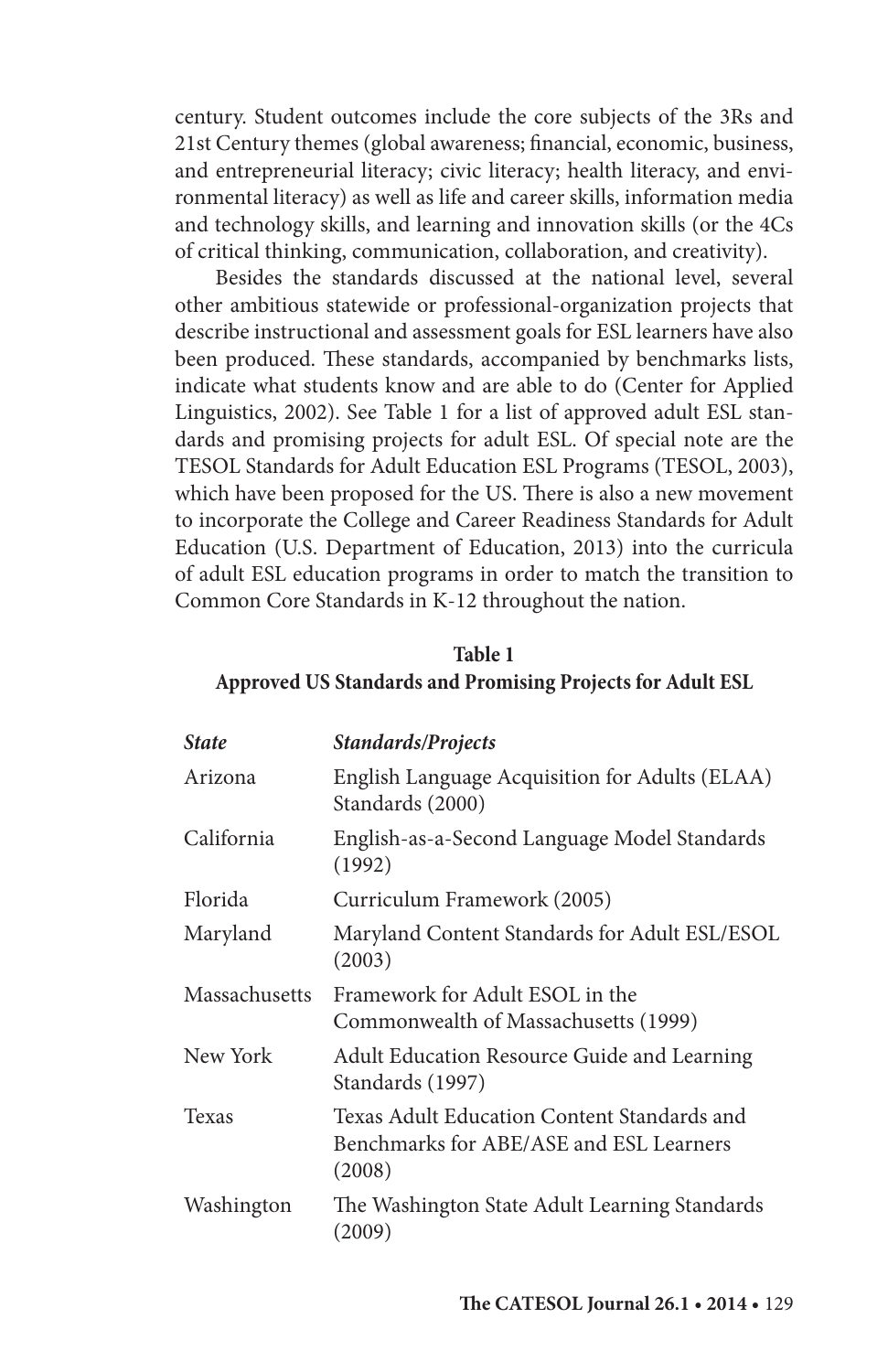## **Table 1** *(continued)*

| <b>Organization</b>                                                                                                                                                            | Standards/Projects                                                                                                                                    |  |  |
|--------------------------------------------------------------------------------------------------------------------------------------------------------------------------------|-------------------------------------------------------------------------------------------------------------------------------------------------------|--|--|
| Office of Career,<br>Technical, and<br><b>Adult Education,</b><br>U.S. Department of<br>Education, Washington,<br>DC (formerly the Office<br>of Vocational Adult<br>Education) | College and Career Readiness<br>Standards for Adult Education (2013)                                                                                  |  |  |
| The Partnership for<br>21st Century Skills,<br>Washington, DC                                                                                                                  | Framework for the 21st Century<br>Learning (2009)                                                                                                     |  |  |
| TESOL, Arlington, VA                                                                                                                                                           | Standards for Adult Education ESL<br>Programs (2003)                                                                                                  |  |  |
| National Institute for<br>Literacy, Washington, DC                                                                                                                             | Equipped for the Future (EFF)<br>Content Standards: What Adults Need<br>to Know and Be Able to Do in the 21st<br>Century (2000)                       |  |  |
| Spring Institute for<br><b>International Studies,</b><br>Denver, CO                                                                                                            | Performance-Based Curricula and<br>Outcomes: The Mainstream English<br>Language Training Project (MELT)<br>Updated for the 1990s and Beyond<br>(1997) |  |  |
| U.S. Department of<br>Labor, Washington, DC                                                                                                                                    | Secretary's Commission on Achieving<br>Necessary Skills (SCANS) Report<br>(1991)                                                                      |  |  |

Standards-based curricula also require placement testing and formative and summative assessments to be administered in a fair and consistent manner. Formative assessments are the regular assessments the teacher uses to check the students' performance against the standards or benchmarks. Summative assessments are the performances or test scores at the end of the program that show the standards have been met. The latter are especially important for accountability purposes for stakeholders, who often also hold the key to continued and/ or future funding.

The national association of Teachers of English to Speakers of Other Languages (TESOL) recommends the steps shown in Table 2 for incorporating standards into the instructional and assessment process.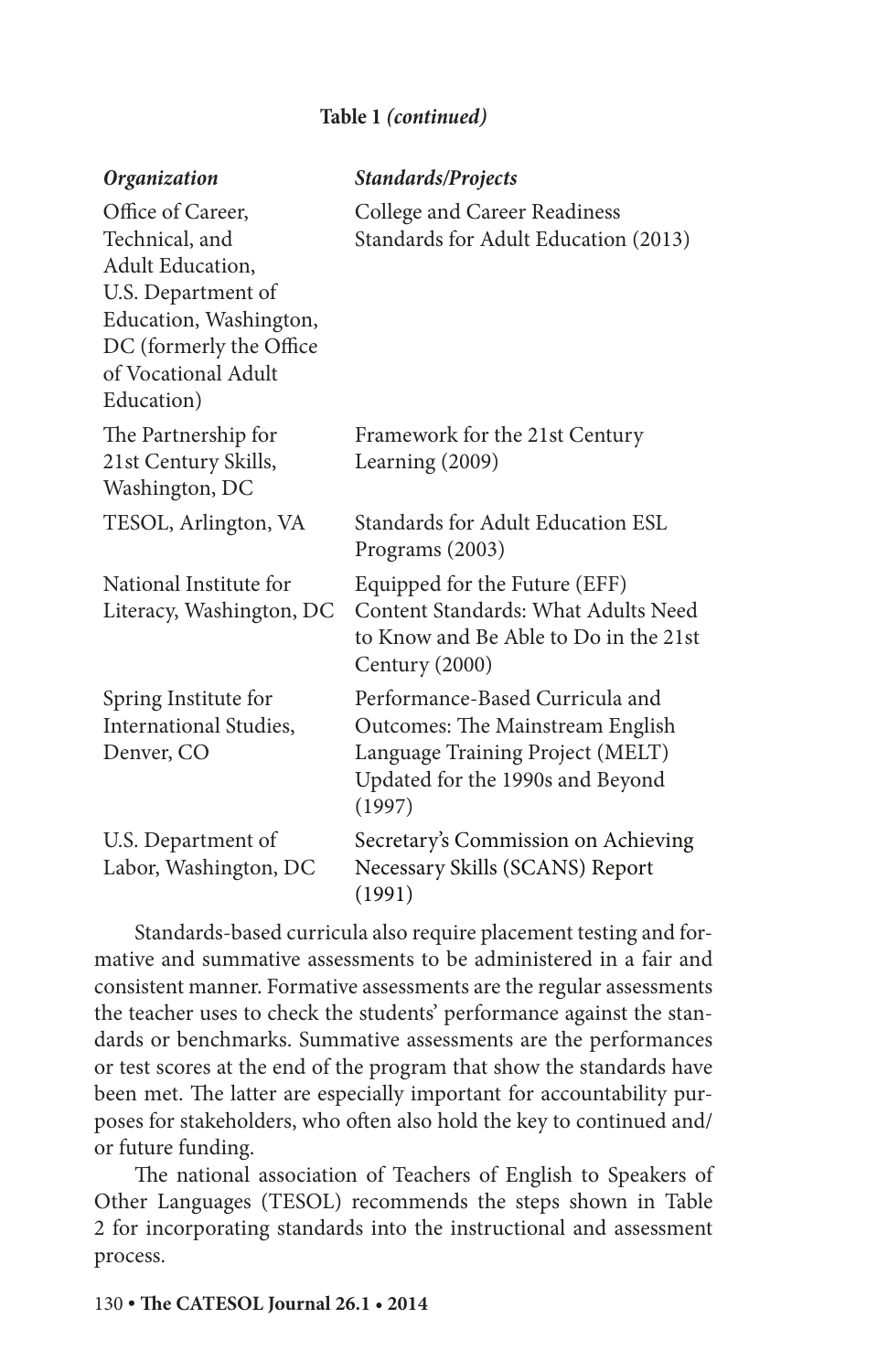## **Table 2 Standards-Based Instruction and Assessment Cycle**

| <b>Step</b>                                  | <b>Activities</b>                                                                                                                                                   |
|----------------------------------------------|---------------------------------------------------------------------------------------------------------------------------------------------------------------------|
| Planning                                     | Create a sequence of instructional activities,<br>based on indicators or benchmarks found in<br>the standards, that lead to the final standards-<br>based outcomes. |
| Collecting<br>and recording<br>information   | Determine the formative and summative<br>assessment tools to measure outcomes.                                                                                      |
| Analyzing and<br>interpreting<br>information | Comparing current and previous<br>performances to measure progress of<br>individual students and the class as a whole.                                              |
| Reporting and<br>decision                    | Provide feedback to students on their mastery<br>of the appropriate benchmarks and determine<br>next steps, if more practice is needed.                             |

*Note:* From TESOL (2001, p. 7).

Schaetzel and Young (2007) list several questions to consider when planning a lesson or activity with a commercial textbook or a teacher's own materials and relating it to the standards:

- 1. Does it address the needs of the students?
- 2. Does it contain the language features (e.g., language functions, grammatical structures, vocabulary) that the standard or benchmark requires?
- 3. Does it match the oral English and literacy levels of the students?
- 4. Is it engaging and interesting to the students?
- 5. Does it require students to practice skills measured in the standard or benchmark? And
- 6. Can it be tailored or adapted for different student needs? (p. 5)

These questions will assure that the lesson is suited to students' diverse needs, follows the goals of the program, and is communicative and authentic.

## **Teachers and Teacher Training**

Just as the term "adult ESL" refers to certain kinds of students, so "adult ESL teacher" alludes to certain types of teachers. Mr. Parkhill,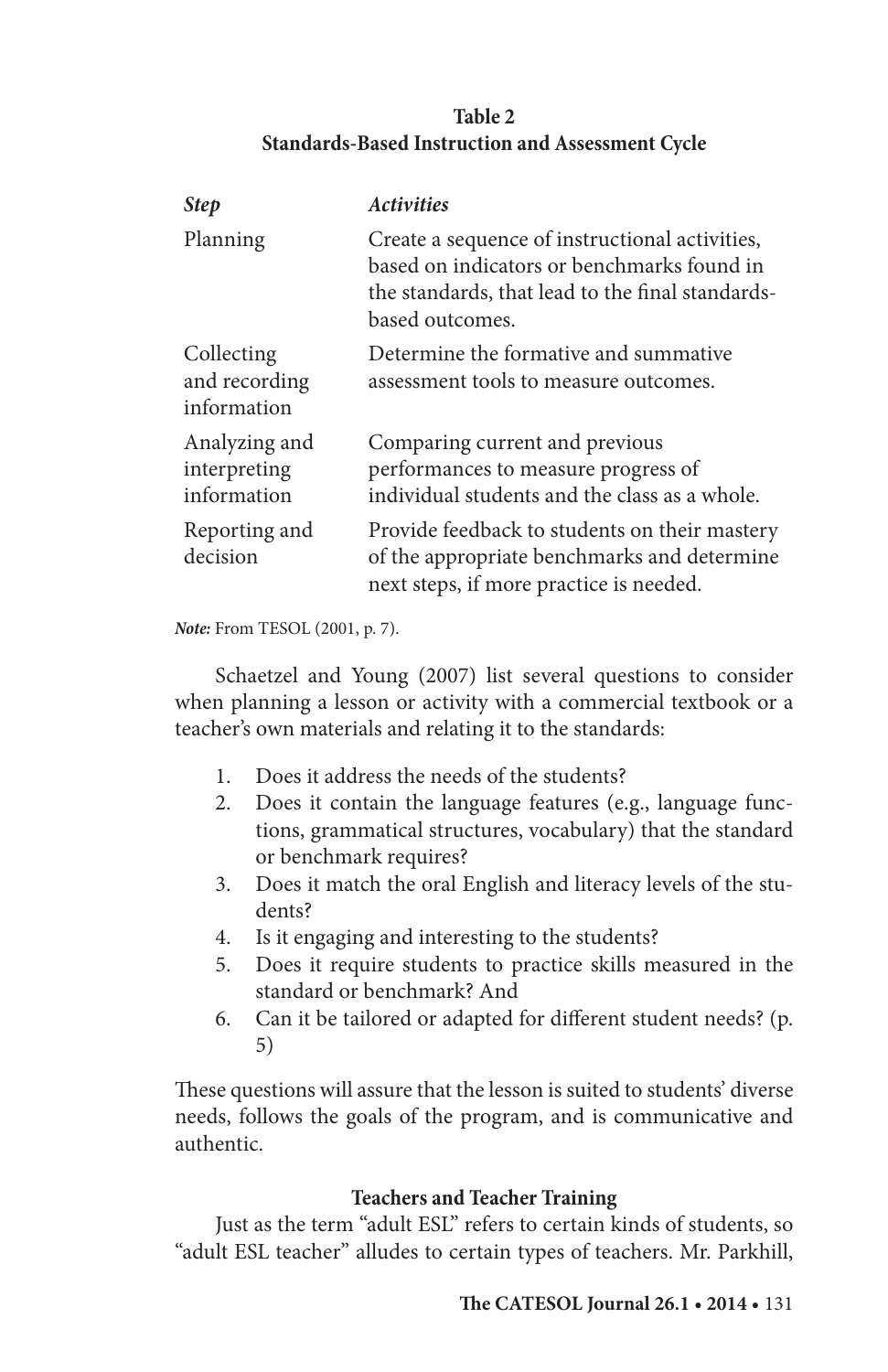the adult ESL teacher in Leo Rosten's *The Education of Hyman Kaplan,* was one kind of ESL teacher but exhibited only some of the qualities of the modern, trained adult ESL teacher. Today adult ESL teachers often play indispensable roles as community resources and/or advocates for their learners (Buttaro, 2004). Teacher qualities that match the adult setting well are an ability to respond, cultural sensitivity, adaptability, warmth, and compassion (Hilles & Sutton, 2001). Although not always possible, bilingual abilities to explain vocabulary or difficult cultural concepts can be an advantage, especially with homogenous classes (Rivera & Huerta-Macias, 2008). Adult ESL teachers are often found multitasking, staying at home with their families or working full time during the day at another job but working part time in the evening for extra family income or for the satisfaction of working with diverse and appreciative learners. Others, who are called "freeway flyers" in large metropolitan areas, piece together several adult ESL jobs at different sites to earn enough money to survive.

The need for qualified adult ESL teachers is great, especially considering the numbers of students and the cultural and logistic complexity of most adult ESL classrooms as described previously. Some states have different expectations for educational preparation. In Alaska, for example, no state requirement for a college degree exists. In California a bachelor's degree is required for a preliminary credential with additional college units needed in a relevant subject area for a professional credential (Crandall, Ingersoll, & Lopez, 2010). For most programs, staff development consists only of voluntary attendance at workshops, conferences, or seminars rather than paid professional development. A professional-development network, ELL-U, developed by the U.S. Department of Education, provides free online ESL teacher training with access 24 hours a day (http://www.ell-u.org/about\_us/). The international Teachers of English to Speakers of Other Languages (TESOL) organization has developed teaching standards titled *Standards for ESL/EFL Teachers of Adults* (2008), which provide standards of planning, instruction, and assessment. However, whether or not states implement these is entirely voluntary, which destines many states to cadres of untrained or undertrained faculty.

Some states with large numbers of ESL learners operate state literacy-resource centers that provide training, information, and technical assistance to ESL teachers. California operates the Outreach and Technical Assistance Network and the California Adult Literacy Professional Development Project. Illinois operates the Adult Learning Resource Center, and Texas offers the Adult Education Professional Development and Curriculum Consortium and the Texas Educational Television Network broadcasts on ESL-related topics. One Texas proj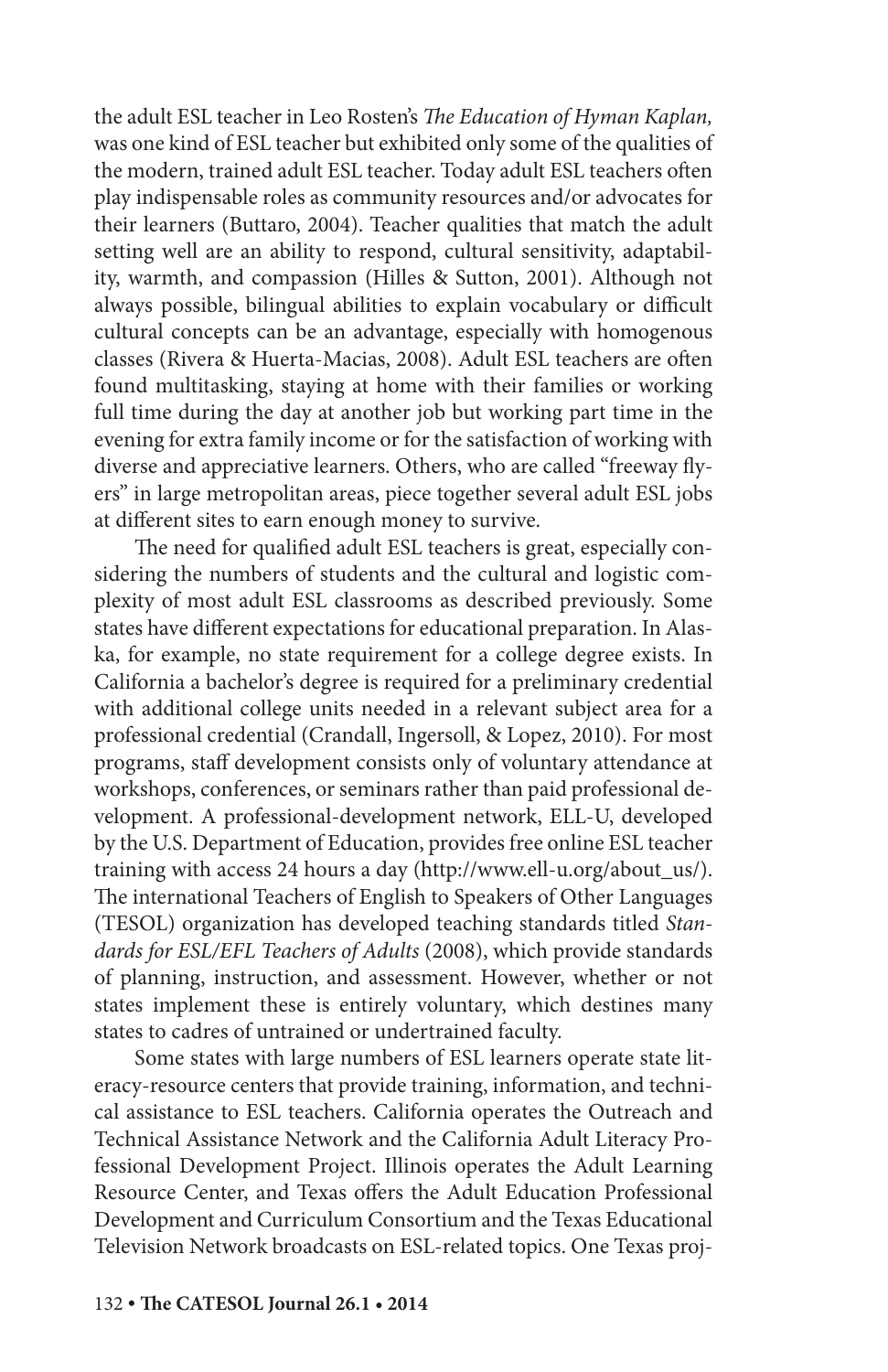ect, Project IDEA, has been successful at working with teachers over an extended period of a year to assist with individual projects at their sites. The goal of the project is to develop "local capacity for reflective, inquiry-based teacher training" (Crandall et al., 2010, p. 3).

Listservs at schools or with local, regional, or national ESL or literacy organizations can attune instructors to the latest developments in the field and provide them an opportunity to reflect and jointly solve important problems through the web. These types of supports are often appreciated by teachers who do not have sufficient training or time to do face-to-face training while at work.

Despite these efforts, there seems to be a high turnover rate of adult ESL teachers as well as a continual need to train new teachers. To counteract these trends, efforts have been made to build stronger teacher communities. Ziegler and Bingman (2007) found that in-service training that takes place with teachers in their own classrooms is most successful. Paid in-service training can also improve teacher quality and attitude.

### **ESL and Adult Education**

ESL programs are listed as "English Language Acquisition" programs under the Division of Adult Education and Literacy (DAEL) in the Office of Career, Technical, and Adult Education (OCTAE) within the U.S. Department of Education. Hearing this label "English Language Acquisition," one would assume that ESL programs play a minor role in the Adult Education and Literacy agenda. Nothing could be further from the truth. According to the National Council of State Directors of Adult Education (2009), the majority of students enrolled in public adult education programs are ESL students or English literacy students (45.6%) with 40.5% as adult basic education (ABE) students and only 13.9% as adult secondary education (ASE) students (see Figure 1). ABE classes may include remedial reading or math review courses. ASE classes are usually individualized and assist learners with passing the GED examination or taking classes toward a high school diploma. ESL classes include all of the types previously discussed in the "ESL Classroom Settings" section of this article.

Experts have rightfully argued that the decision by the U.S. Department of Education to conflate classes for native and nonnative speakers under one umbrella of "Adult Education and Literacy" has tended to mask the real needs and interests of the largest group being served. In truth, the needs of ESL learners acquiring English as a second language often differ quite dramatically from the needs and interests of native English speakers or bidialectal speakers also enrolled in these programs (Murray, 2005). As will be shown later in the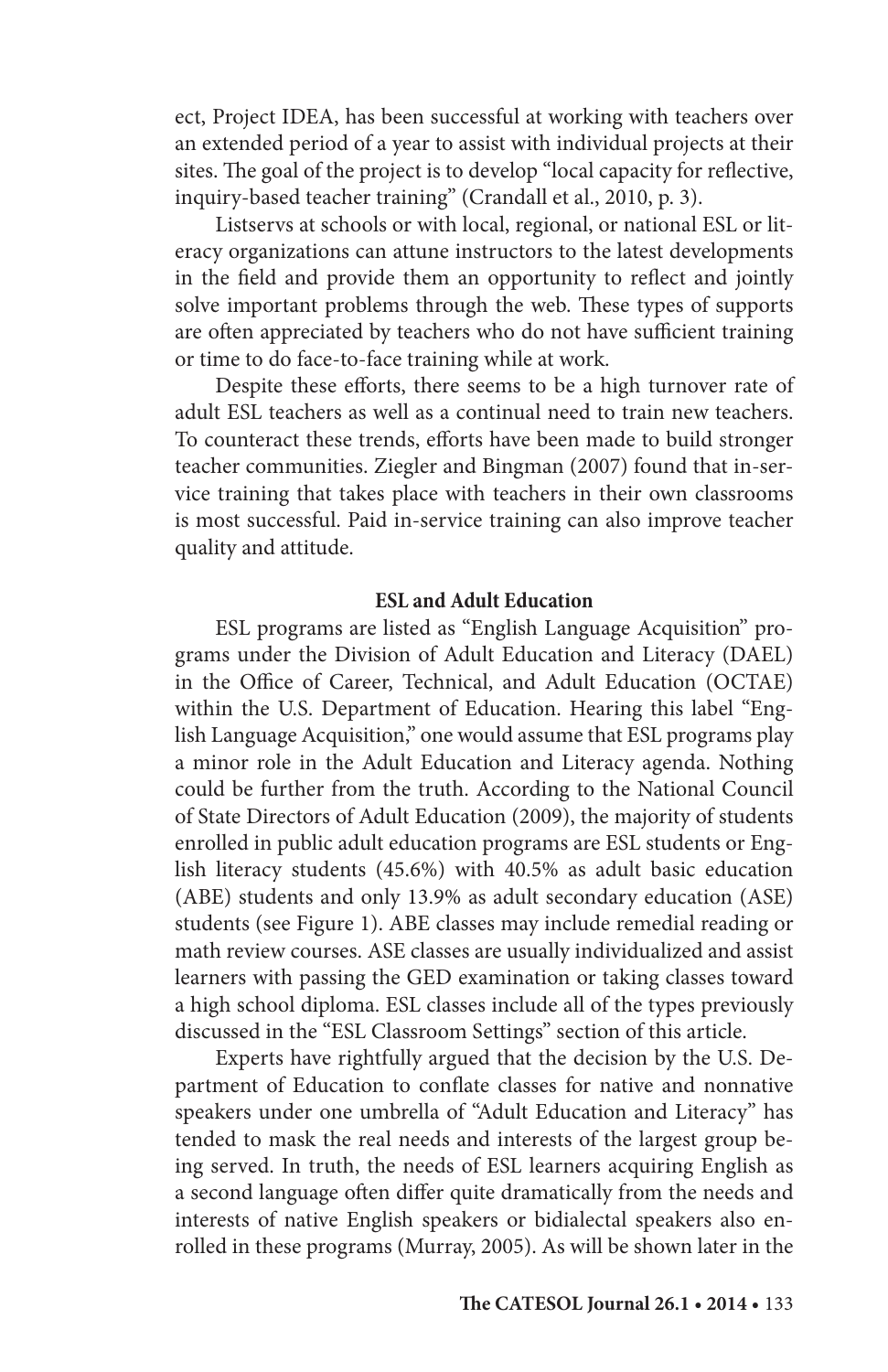

*Figure 1.* Enrollment in adult education in the US. Source: National Council of State Directors of Adult Education (2009).

article, the number and stature of advocates of adult ESL are partially to blame for this unfortunate situation.

What is known about ESL programs across the US? One of the most comprehensive surveys detailing various aspects of adult program settings, including where ESL students are being served, was the Adult Education Program Study (AEPS) conducted from July 1, 2001, to June 30, 2002. Tamassia, Lemmon, Ymamoto, and Kirsch (2007) published preliminary results that included information about characteristics of adult education programs across the US, instructional and support programs, program staff, the role and uses of assessment, and the use of technology.

The survey sampled 3,100 small, medium, and large programs funded under the Adult Education and Family Literacy Act, Title II of the Workforce Investment Act (WIA) of 1998 (P.L. 105-220), and found that the largest provider of adult ESL in the US was local education agencies (public K-12 schools; 54%) and the next largest was community colleges (17% of adult learners). Other providers included community-based organizations (24%), correctional institutions (2%), and other types of institutions (3%; e.g., private colleges, libraries, departments of human services, etc.).

As far as enrollment and participation, 79% of the programs used open enrollment, in which students could start and stop classes at any time. And 98% of the programs offered classes on weekdays, with only 2% offering services on weekends. Most learners attended their programs for less than 100 hours over 12 months. A little more than one-third completed an educational level by the end of the year based upon state-approved pre- and posttests with 30- to 80-hour intervals between administrations (Tamassia, et al., 2007). The highest rate of participation was with adult ESL learners (124 hours), then with ABE (100 hours) followed by ASE (85 hours), demonstrating higher persis-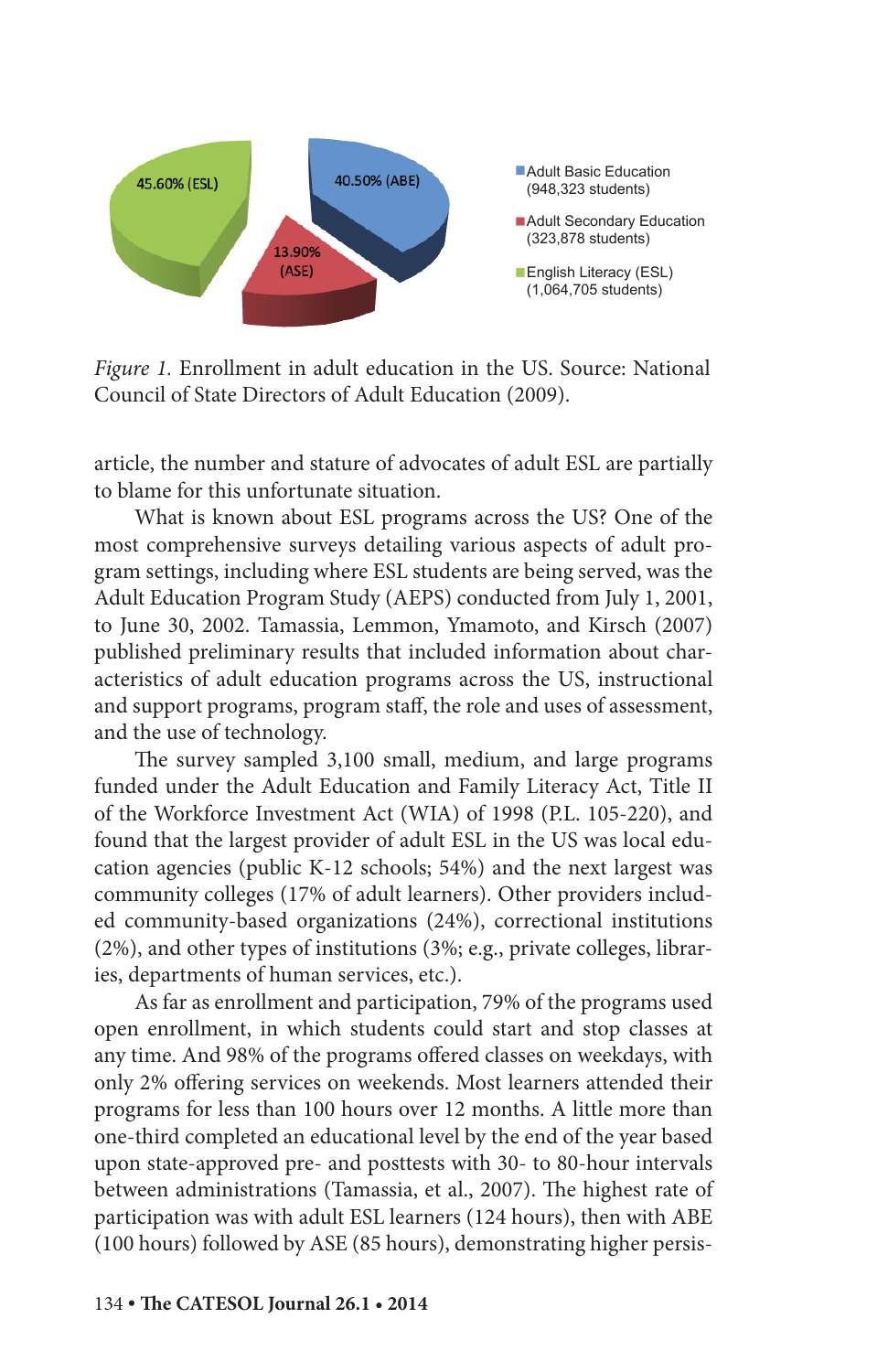tence with ESL learners. Adult ESL learners appear to be not only the largest group in adult education but also the most dedicated.<sup>3</sup>

The survey also analyzed staffing, technology, and assessment. Part-time staff constituted 40% of the staff in adult education.<sup>4</sup> Of these, 43% were volunteers, 75% of whom worked as full-time instructors in other jobs. Only 17% were full-time employees. Just 75% of the programs reported having minimal requirements for part-time and full-time work. The most common were a BA/BS degree or K-12 certification. Only 40% of the programs had formal technology plans. Besides programs funded under the AEFLA, classes may be offered by private organizations (such as Literacy Volunteers of America and the Laubach Literacy Action network, which merged in 2002 to form Proliteracy). They can also be offered by churches or other faith-based organizations. Large corporations, such as Disneyland or Wal-Mart, may also offer classes at the workplace.

#### **Funding of Adult ESL**

Adult education in the US has often been called the "poor stepsister" of other educational segments because it receives less in funding than elementary, secondary, and college/university programs. Most adult ESL teachers, who are part time, have had insufficient time to devote to advocacy efforts in their field. Also, many ESL students, because of limited knowledge of the US educational system and limited literacy, are not attuned to how they might appeal for change.

This is extremely unfortunate because limited funding leads to a whole series of negative consequences. When funding is cut, there are more students in each class. As enrollment increases, classes become multilevel and students find them less relevant and stop coming to class. In some schools, because of funding cuts, there are no substitute teachers. When students come to school, they may find a note on the door saying the class has been canceled. As a result, they may go home and never return to school. Because of the major discrepancy between the number of limited English-proficient adults in the US who would like to take classes and the small number of classes being funded, it is evident that for things to change, more effort is needed to generate public funding.5

The AEPS Survey (discussed in the previous section) revealed that two-thirds of funding for adult ESL programs across the nation was from state and federal funds. The remainder of funding was from business, social service agencies, libraries, and so forth for various types of assistance or in-kind donations of facilities. Unlike in college programs, the collection of fees from students is not common because the Department of Education does not want fees to be a bar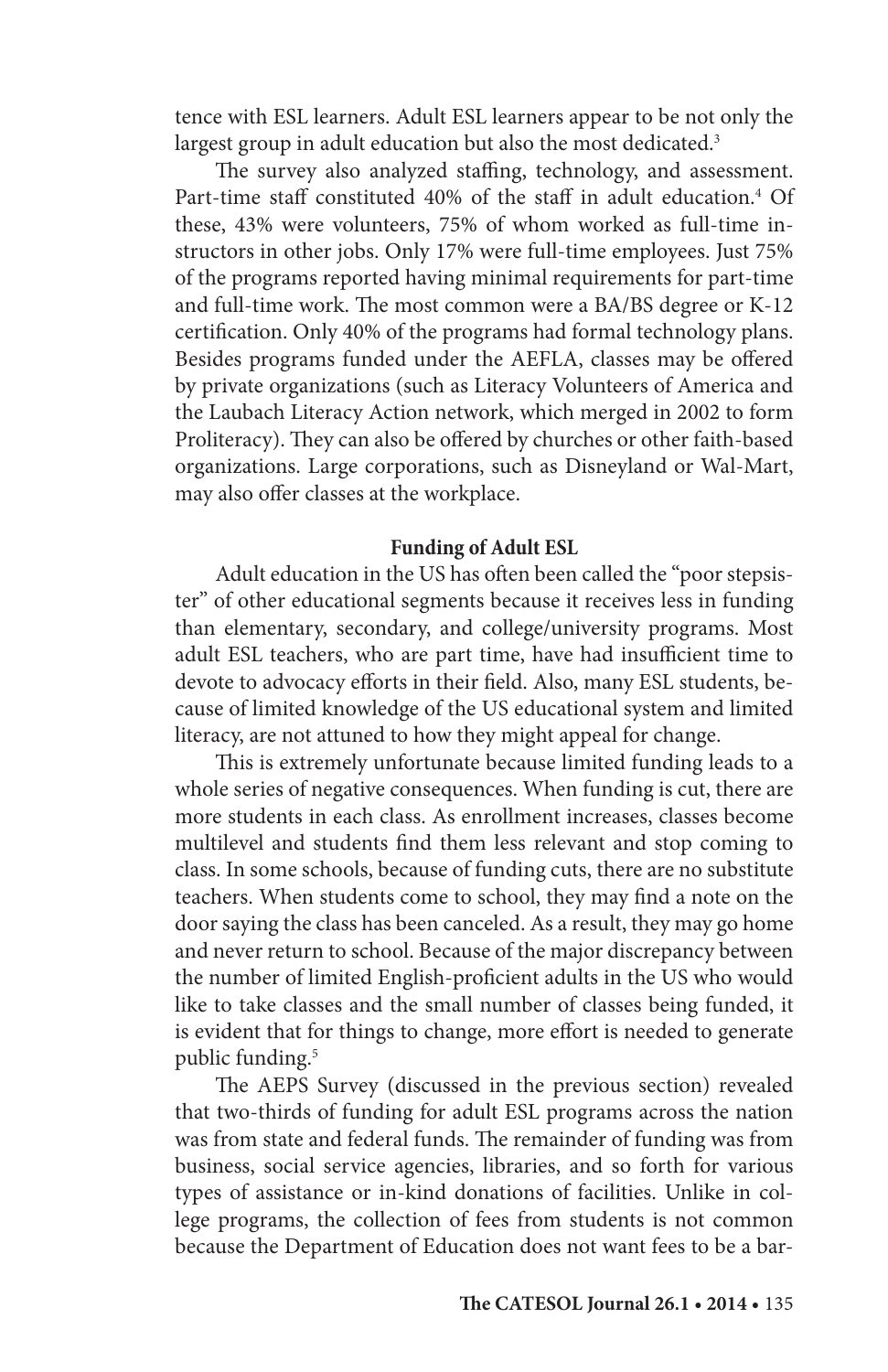rier to participation. The average cost per adult learner per year in the US is about \$626 (Tamassia et al., 2007). According to the AEPS Survey, other funds were distributed as follows: 55% of funding went to instructional staff, 10% to administrative staff, about 5% to instructional materials and equipment, and about 5% to clerical and other staff costs. Smaller percentages were allotted to technology and professional development.

Finally, federal funding for adult education is managed differently across states. In Oregon, it is related to the community college system. In Tennessee it is related to the Department of Labor and Workforce Development, and in Vermont it is related to the Department of Education (Ziegler & Bingman, 2007). Understanding the real costs of educating students and the sources and timetables for funding is an important piece of knowledge for any ESL learner, teacher, school, or organization wishing to seriously advocate for adult ESL education.

#### **Accountability in Adult ESL**

The 1990s brought welfare reform and the slashing of the educational budget, reducing adult education, a broader concept, to workforce education, a narrower concept. One-stop career centers, which included adult education that led to job training and then employment were favored by the federal government. The legislature voted in the Workforce Investment Act (WIA), and then the National Reporting System (NRS) was established in 1998 to track progress of such programs at the national level by the Office of Vocational and Adult Education (OVAE).

Just as tighter government budgets have encouraged greater accountability in K-12 education (see Hess & Petrilli [2006] for a discussion of "No Child Left Behind" policies in the US), so have these forces affected adult education. WIA was intended to make adult education programs more efficient, streamlined, and accountable. Continuous Quality Improvement, which had been used in the private sector and K-12 and higher education, was also adopted by the federal government. The National Literacy Act of 1991 required systematic efforts to collect program-quality indicators and the later replacement by the Workforce Investment Act of 1998 added cross-state reporting of outcomes to provide better accountability of funds (Ziegler & Bingman, 2007), all relating to the goal of delivering high-quality adult education and good return on investment.

Today WIA Title I sets policy and funding for workforce development and Title II sets policy and funding for adult education and literacy instruction. According to McHugh, Gelatt, and Fix (2007), about \$250 million to \$300 million a year is provided by the federal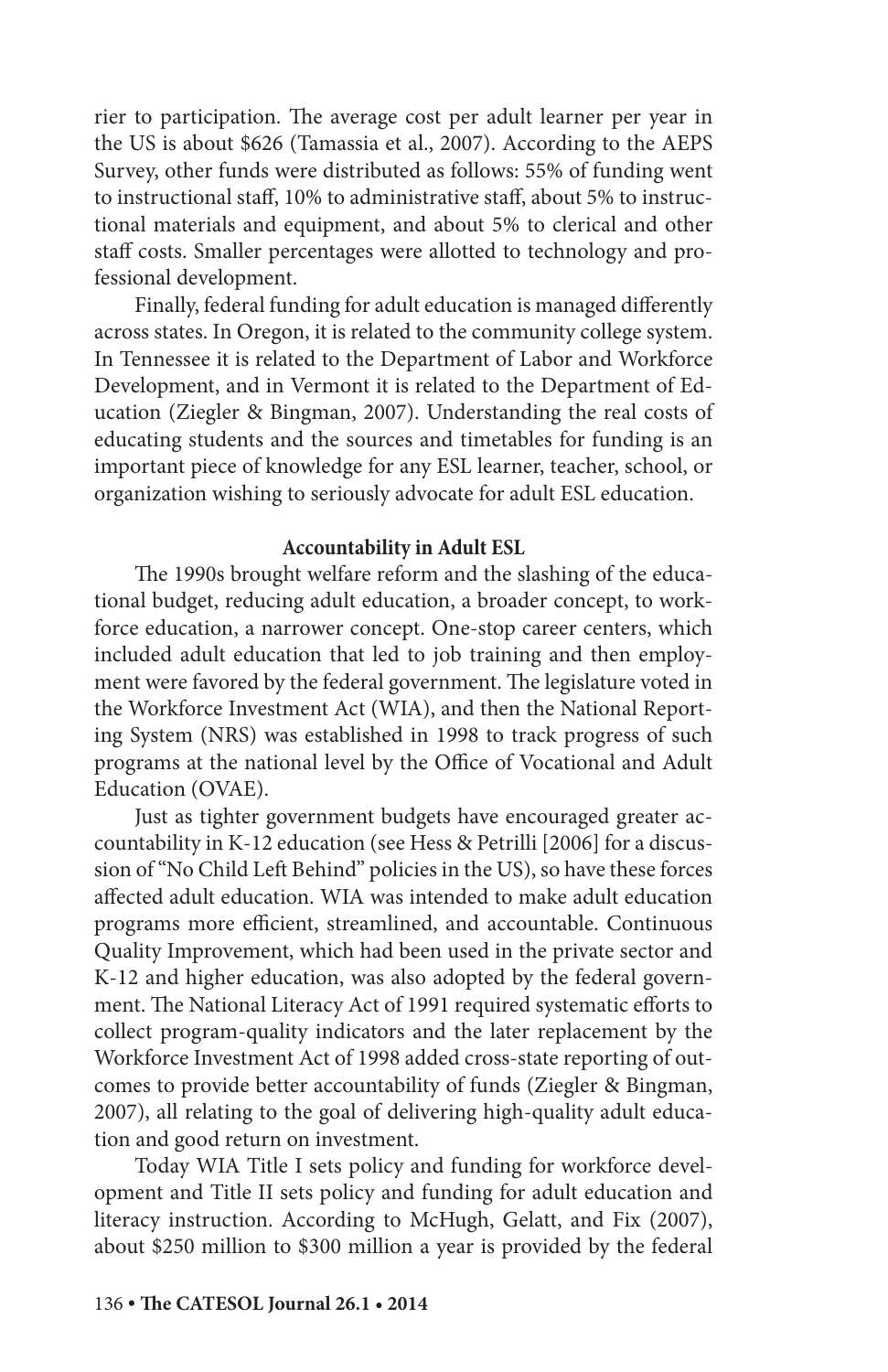government in the form of grants to states. But the great share for adult ESL (\$700 million) is provided by the states. The Department of Health and Human Services' Head Start and Temporary Assistance to Needy Families programs, Housing and Urban Development's Community Service Block Grants, and the Department of Education's Even Start program and other specific programs in migrant education and vocational education also offer grants that support English language instruction.

Each adult program that receives federal funds reports core outcome measures (educational gain, employment and attainments of secondary diploma or equivalent, or placement in postsecondary training or education) to the NRS on a regular basis. Secondary measures (family and community objectives) are only optionally or voluntarily reported. Approved measures to show educational gain are: CASAS, TABE CLAS-E, and BEST. Programs need to report test gains, levels completed, number who fail to complete a level and leave the program, and the number who remain in the same level. As an example, see Table 3 for a correlation of several test or subtest benchmarks and NRS levels. The latest guidelines appear at http://www .nrsweb.org.

This accountability system will change as the new Workforce Innovation and Opportunity Act (WIOA) passed in 2014 replaces WIA and new rules for implementation are implemented by July 1, 2016. The Office of Career, Technical, and Adult Education (formerly the Office of Vocational and Adult Education) website will provide updates, timelines, and resources that will guide implementation of the new requirements that focus on getting more Americans "ready to work with marketable skills" (http://www2.ed.gov/about/offices/list/ ovae/pi/AdultEd/wioa-reauthorization.html).

| <b>Test Score Range/</b><br><b>NRS</b> Level | <b>CASAS</b><br>Reading | <b>TABE CLAS-E</b><br>Reading and<br>Writing | <b>BEST</b><br>Literacy |
|----------------------------------------------|-------------------------|----------------------------------------------|-------------------------|
| Beginning ESL literacy                       | $0 - 180$               | 225-394                                      | $0 - 20$                |
| Low-beginning ESL                            | 181-190                 | 395-441                                      | $21 - 52$               |
| High-beginning ESL                           | 191-200                 | 442-482                                      | $53 - 63$               |
| Low-intermediate ESL                         | $201 - 210$             | 483-514                                      | 64-67                   |
| High-intermediate ESL                        | $211 - 220$             | 515-556                                      | 68-75                   |
| Advanced ESL                                 | 221-235                 | 557-600                                      | 76-78                   |

## **Table 3 NRS Levels with Several Test or Subtest Score Ranges**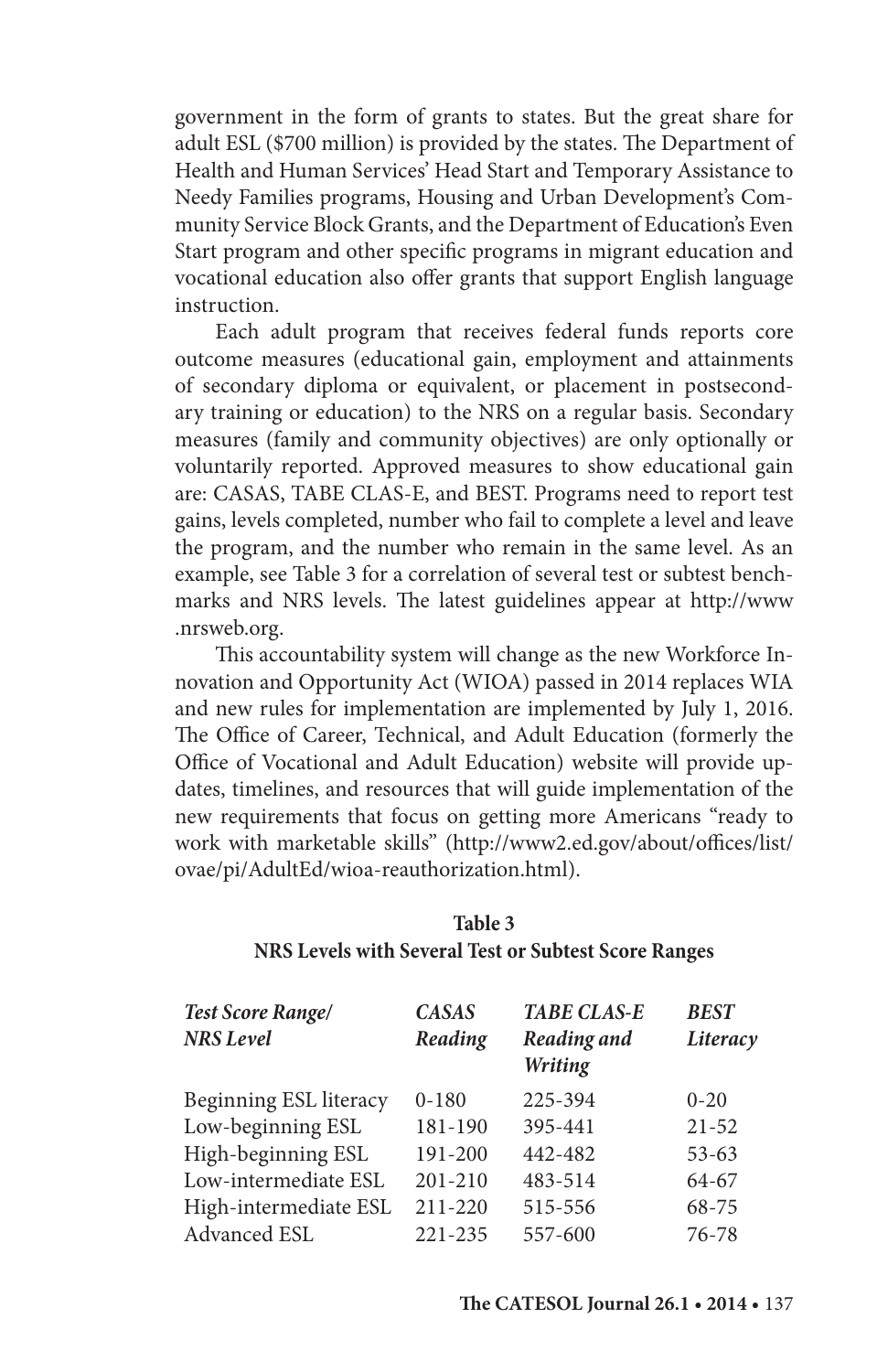Some critics have questioned whether these instruments can actually register small gains or whether they correlate sufficiently to demonstrate comparability (Sticht, 2011). Others have questioned whether the federal government's more complex reporting requirements have discouraged volunteer programs, which presumably serve large numbers of students, from staying in business. On the other hand, others believe that the federal requirements have not gone far enough because programs are required only to report progress an individual makes in a year at one institution versus over multiple years across institutions. They believe this perspective may actually discourage long-term development of learners (Demetrion, 2005). In the end, procedures designed to increase accountability may have inadvertently decreased the total number of programs or created reasons for volunteer programs to fold. The result has been fewer and less varied services for potential learners. English learners who experienced failures in traditional K-12 education in which standardized testing was the norm may also encounter failures in similar adult education environments, where summative commercial test assessments are sometimes driving curricular choices rather than the real needs of learners directing content and approaches to instruction.

#### **Conceptual Paradigms in Adult Literacy Instruction**

What is the value of different types of curricular models for different types of adult ESL students mentioned above? Demetrion (2005) describes three paradigms of literacy education in the US that can be applied to the adult ESL classroom. The first paradigm, Functional Literacy, takes inspiration from such publications as *Reach Higher, America: Overcoming Crisis in the U.S. Workforce* (National Commission on Adult Literacy, 2008), in which preparing learners to learn English to get jobs or future careers is a major motivation. Most public adult ESL programs in the US today follow this means-end paradigm, assisting learners to function and contribute economically to US society and the global marketplace.

On the other hand, the Critical Literacy paradigm, inspired by such works as *Pedagogy of the Oppressed* (Freire, 1970), focuses more closely on helping learners identify and solve their own problems in their own neighborhoods, educating them to use English to liberate themselves from discrimination or other types of societal oppression. Learners are taught to critically think about their own social situations and initiate change by posing solutions that are fair and socially just. Many participatory community-based programs follow this model.

Finally, the New Literacy Studies (NLS) paradigm, inspired by such works as Shirley Brice Heath's (1983) classic tome *Ways With*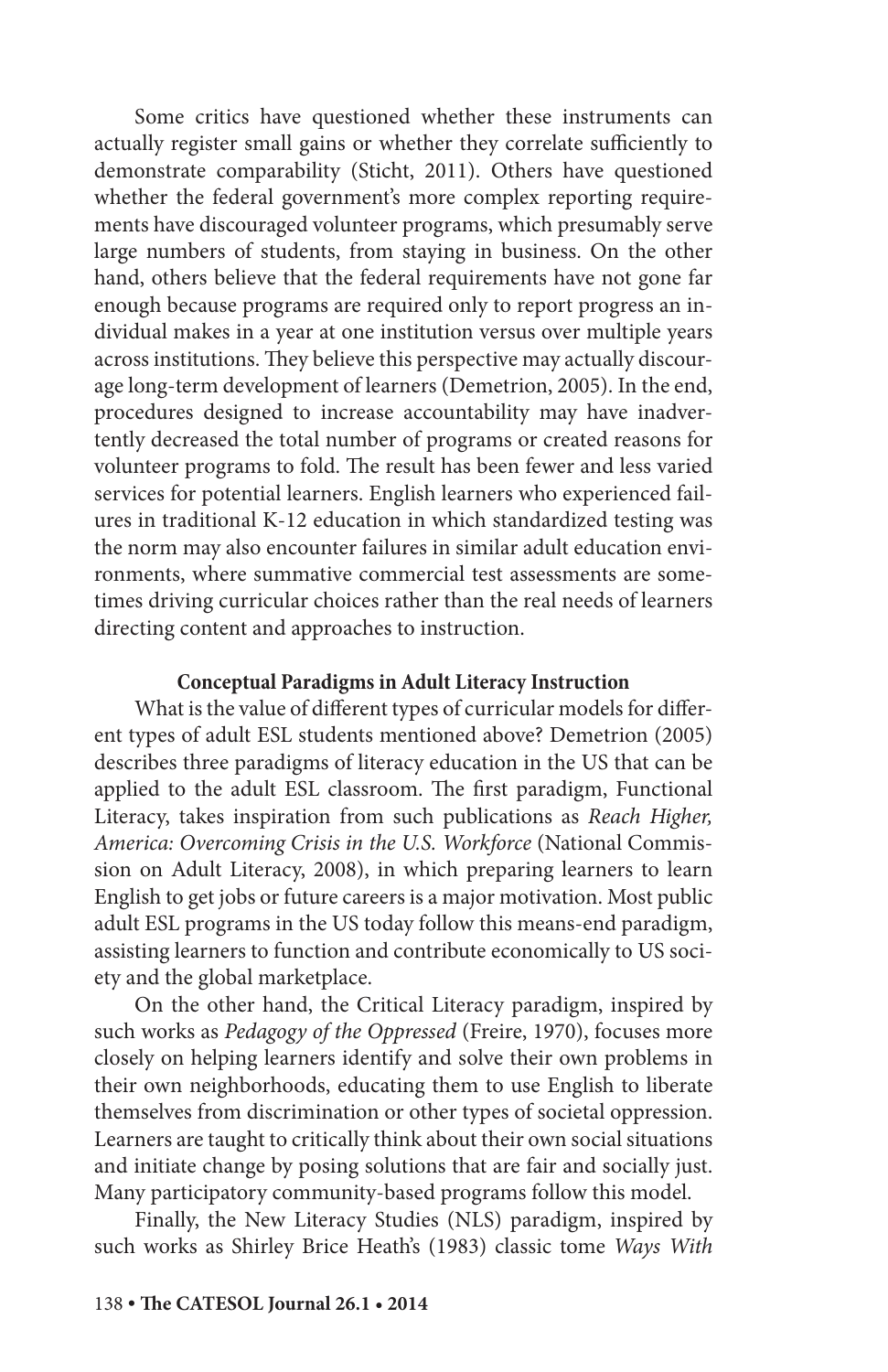*Words: Language, Life, and Work in Communities and Classrooms* and the more recent work of the New London Group in New London, New Hampshire (New London Group, 1996), advocates a "constructivist model." With this approach, the instructor scaffolds instruction to address students' real English learning needs while being sensitive to intercultural differences and sociocultural settings. Instruction may span from helping learners find a well-paying job or find information on the Internet to helping parents read books to their children.

Each paradigm, whether based in behaviorist, emancipatory, or constructivist philosophies, suggests different methodologies and materials in the classroom and suits different kinds of students. For example, the more "culturally conservative" models may incorporate functionally- and competency-based syllabi, skills-based activities, textbook materials, and commercial tests. However, the more "culturally liberal" models may embrace task- or project-based syllabi, Language Experience Approach stories, problem-posing materials, and portfolios (Auerbach, 1992; Papen, 2005; Weinstein, 1999). As was shown earlier in this article, federal accountability measures have leaned toward the more traditional model and thus predisposed certain textbook companies to produce more functionally-based textbooks to assure viable sales agendas. However, community-based programs receiving private funding may still prefer more liberal approaches and materials for certain kinds of student populations (Rivera & Huerta-Macias, 2008). Also, "home-grown" publications from community-based organizations or literacy networks, such as *Litstart: Strategies for Adult Literacy and ESL Tutors* (Frey, 1999), work well in ESL tutoring settings.

### **Technology Applications**

In preparing students for the 21st century and potentially reaching greater numbers of learners, there are many ways that technology can tap into learner needs and assist with literacy instruction no matter the educational paradigm. New applications of technology are especially helpful in teaching reading and writing. Even low-level students can benefit from computer-assisted language learning in the classroom (Kucia, 2007). Modern software and the Internet are able to assist ESL students in ways similar to live teachers. For example, text readers, such as Microsoft Reader (http://www.microsoft.com), which are now free on the Internet, voice-recognition software, and word-prediction software can provide transcriptions of students' stories (much like the Language Experience Approach) or oral reading of simple texts for low-literacy learners. Software and the Internet can also provide definitions through word glosses and electronic dic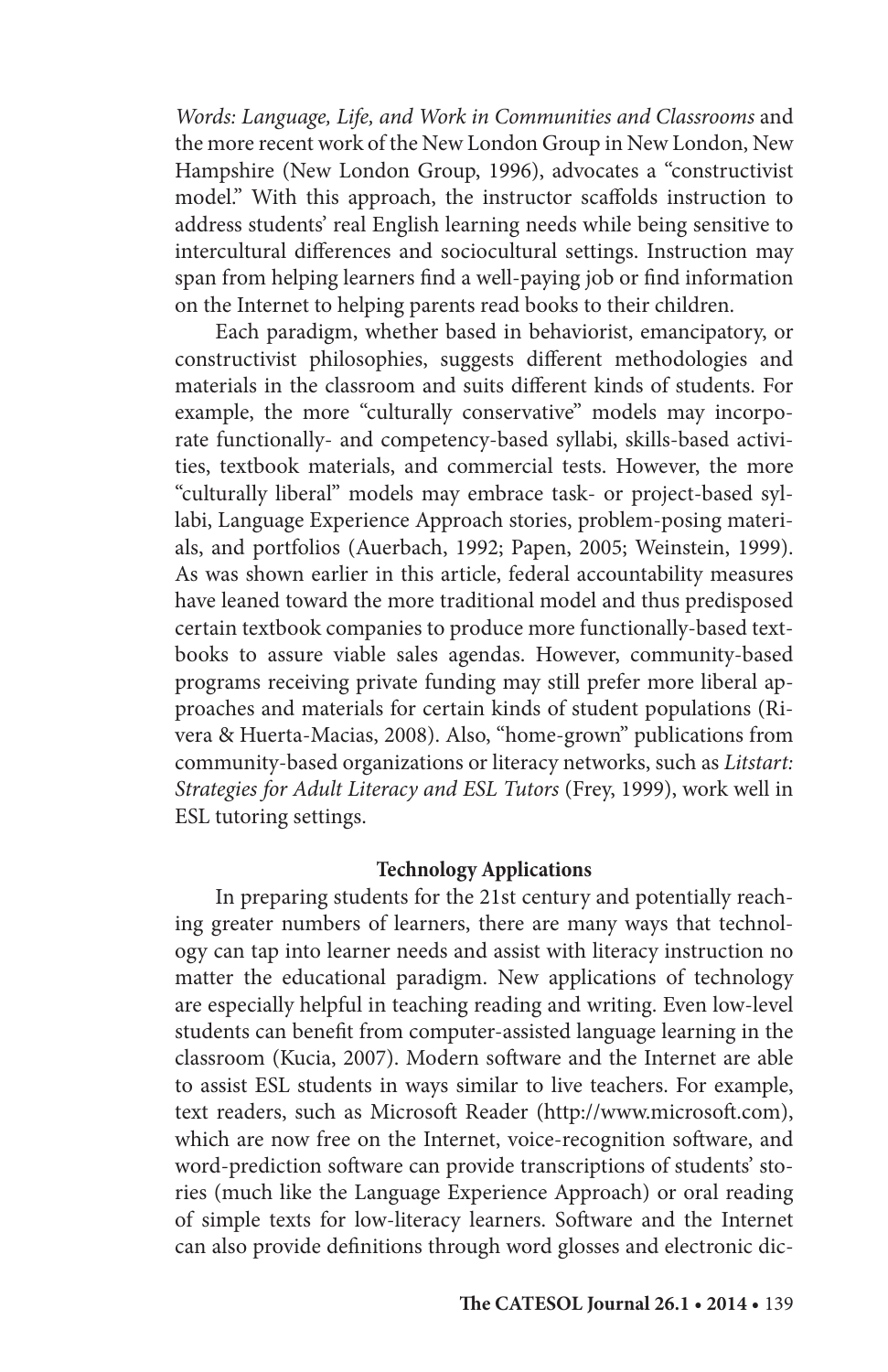tionaries, generate personalized glossaries, and lead students through drafting processes. Although there can be no replacement for the instructor who is able to facilitate and individualize instruction, the software allows students who are able to use it to become more autonomous, productive self-study learners (Silver-Pacuilla, 2007) as well as to overcome the sociocultural "digital divide" of technology (Warschauer, Knobel, & Stone, 2004).

McCain (2009) describes tools of technology from across the nation that are especially valuable to adult ESL learners who want more self-access and distance learning options or ways to reinforce what they have been learning. For example, Indiana PBS stations broadcast half-hour GED programs that correspond with a workbook. *Crossroads Café* DVDs provide intermediate ESL practice at http://www.in telecom.org/. *English for All* can be viewed online at any time at http:// www.myefa.org. Email and Google Groups and Yahoo Groups allow learners to interact in real time. Blogs, wikis, and social networks such as Facebook can provide ways to obtain user-generated content for learning. USA Learns is a free web portal that provides lessons and videos for three different levels of English learners at http://www .usalearns.org. Sed de Saber (Thirst for Knowledge) is a portable kit that has an interactive interface to teach English to Hispanic learners. Workplace Essential Skills uses videos, print, and the Internet to help students improve reading, writing, and math skills that could assist learners with finding a job or passing the GED test. Tamassia et al. (2007) state, "As the digital transformation continues, it is likely that the development of skills and knowledge associated with technology use will affect us in much the same way that print literacy affects the development of cognitive skills" (p. 45). All of this suggests the potential transformational influence of technology on adult ESL/ literacy programs in the future for wider access to reach underserved learners and new ways to instruct students in weak budgetary times.<sup>6</sup>

#### **Conclusion**

Great strides have been made in developing adult ESL education in the US since Leo Rosten wrote his classic book. Mr. Parkhill would be pleased. State and organizational standards have strengthened instruction and assessment for thousands of adult ESL learners. Theories of adult literacy instruction have been developed with accompanying ESL curriculum models and technology applications.

However, this article has shown that all adult learners in ESL classes are not "adult ESL" learners and few "adult ESL learners" even make it to adult ESL classrooms. Those who do enter these classrooms represent a less diverse population than might be expected, consisting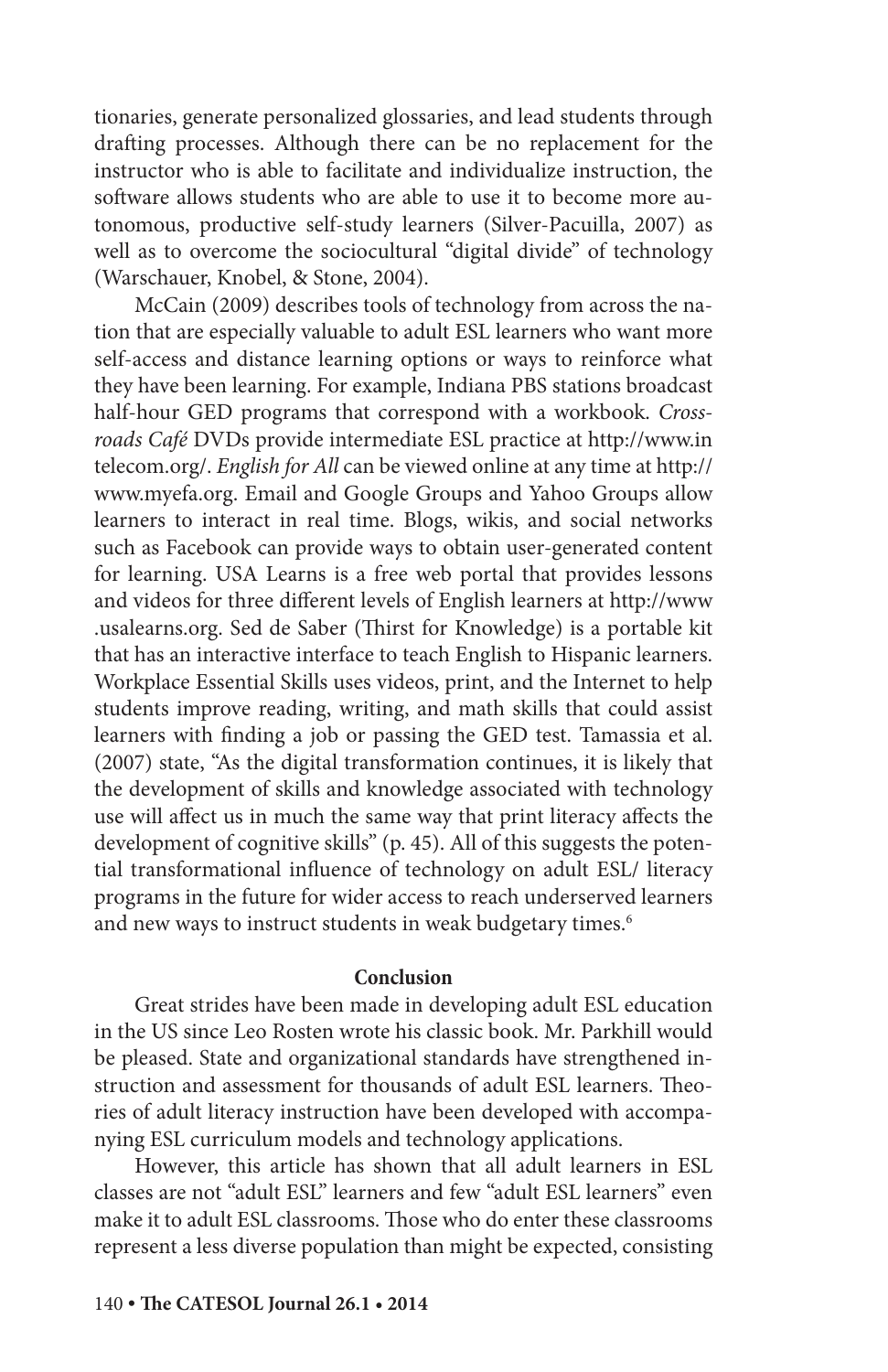of mainly limited-literacy Hispanic learners. Vague naming of these educational programs for adults by the Department of Education (using "English acquisition" vs. "ESL") obscures the size and importance of these learners in discussions of funding and curriculum. Minimal advocacy efforts by mostly part-time and often untrained instructors, as well as the weak voice of undereducated and impoverished immigrants themselves, assures continued neglect of this problem.

More political work needs to be done to raise the status of adult ESL and improve its funding base. Increased state, federal, and private funding would assure that appropriate models of instruction reach the millions of underserved learners in the US, whose future success depends on it. Higher standards of teacher training and professional development should be achieved, new delivery systems using technology should be explored, and more research of best practices should be implemented to increase teaching effectiveness and learner achievement in noncredit adult ESL programs across the nation.

#### **Acknowledgments**

Research for this article was largely undertaken during a sabbatical at California State University, Fullerton. Important feedback was thankfully received on earlier drafts of this article from several colleagues in the field—Doreen Doherty, Lori Howard, Robert Jenkins, Ronna Magy, and Donna Price—as well as by anonymous reviewers from *The CATESOL Journal* Editorial Board.

#### **Author**

Janet L. Eyring has taught ESL and trained ESL/EFL teachers since *1979. She chaired the Department of Modern Languages at California State University, Fullerton from 2003 to 2010. She is now a professor of Teaching English to Speakers of Other Languages (TESOL) and her teaching and research interests include methods of teaching reading and writing, pedagogical grammar, second language curriculum, second language assessment, experiential learning, and service-learning.*

### **Notes**

1 ESL students may also enroll in a variety of adult enrichment courses, such as folk-dancing or jewelry-making courses, which also provide opportunities for interaction with the native English-speaking adult community as well as other speakers. These courses are not funded by the US government but are fee supported by participants.

2 ESL standards are an important feature of the educational systems of several other English-dominant countries. In 1978 Australia developed the Australian Second Language Proficiency Ratings (ASLPR)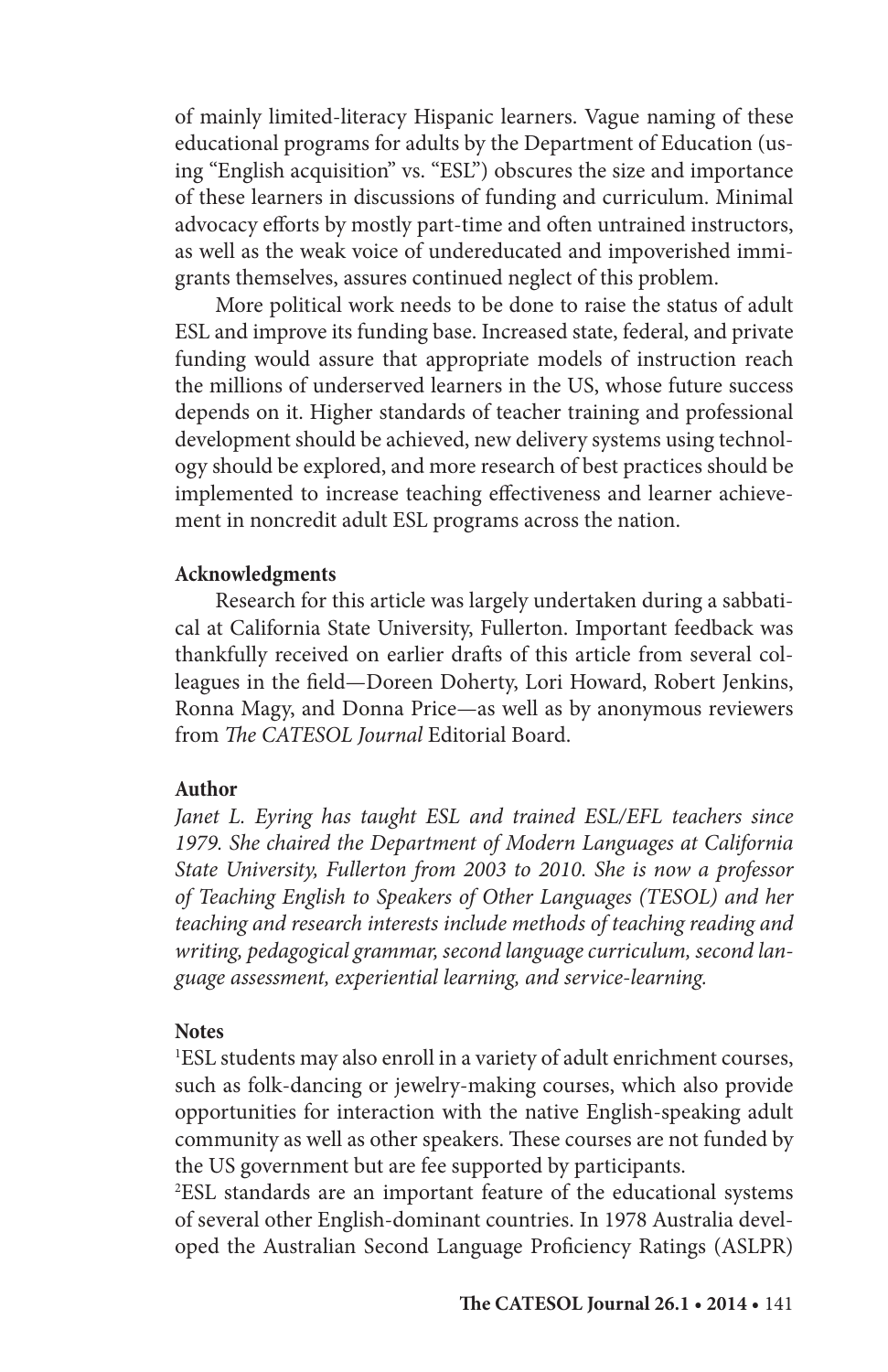scale associated with the Adult Migrant English Program (AMEP). In 2001 the United Kingdom added the Adult ESOL Core Curriculum to the national standards for adult literacy. In 2002, the Canadian government published the Canadian Language Benchmarks, which are reading, writing, listening, and speaking standards at 12 proficiency levels (http://www.language.ca).

3 The percentage of students in ESL programs advancing one or more educational levels as measured by the National Reporting Service (NRS)-approved tests increased from 41% to 44% between 2008 and 2011. Those in adult-based and secondary education programs advanced only from 40% to 42% during the same period, demonstrating again the greater persistence of ESL learners (U.S. Department of Education, 2013).

4 In some states with large populations of immigrants, such as California, the proportion of part-time teachers is much higher.

5 Some advocates believe that adult education should not be a responsibility of the government, but that private charities and organizations should take care of literacy instruction. However, the numbers reported earlier in the article suggest that this is a big enough program that both private and public sources will be needed to address this great need. Moreover, funding for language instruction of new immigrants in the US is much less than funding for immigrants in other developed countries, including, Germany, Norway, Australia, and the United Kingdom (McHugh, Gelatt, & Fix, 2007).

6 McCain (2009) has proposed that the nation develop a new national web portal in which all learners (as well as program professionals) can easily access information and materials for English language learning.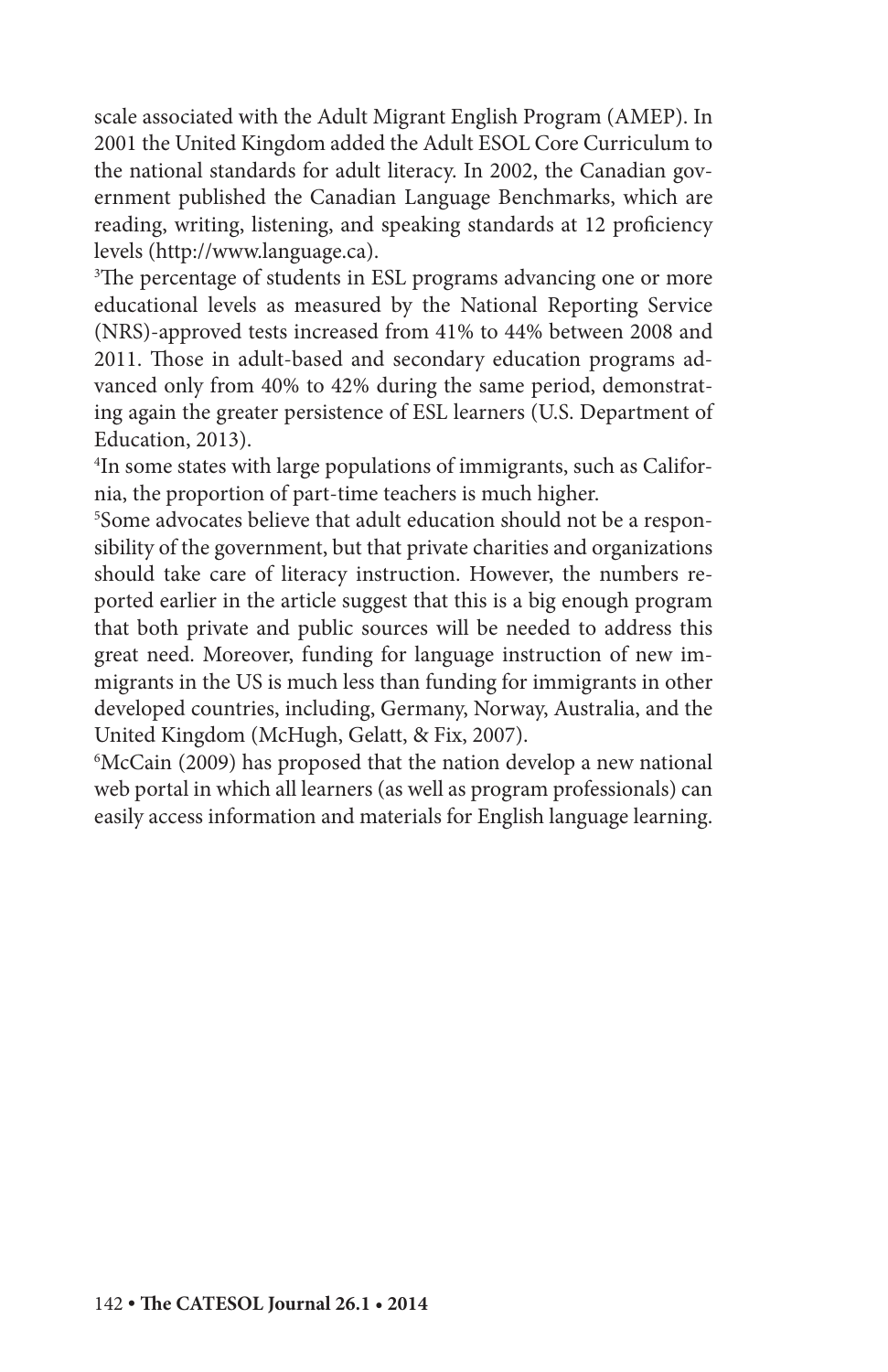### **References**

- Auerbach, E. (1992). *Making meaning making change: Participatory curriculum development for adult ESL literacy*. McHenry, IL: Center for Applied Linguistics/Delta Systems.
- Birch, B. (2006). *English L2 reading: Getting to the bottom* (2nd ed.). Mahwah, NJ: Lawrence Erlbaum.
- Burt, M., Peyton, J., & Adams, R. (2003). *Reading and adult English language learners: A review of the research.* Washington, DC: Center for Applied Linguistics.
- Buttaro, L. (2004). Second-language acquisition, culture shock and language stress of adult female Latina students in New York. *Journal of Hispanic Higher Education, 3*(1), 21-49.
- Center for Applied Linguistics. (March 2002). *Bibliographies: Content standards in ESL.* Retrieved from http://www.cal.org/adultesl/re sources/bibliographies/content-standards-in-adult-esl.php
- Chisman, F. (2009). *Expanding horizons: Pacesetters in adult education for work*. New York, NY: Council for Advancement of Adult Literacy and the National Center on Education and the Economy. Retrieved from http://www.caalusa.org/Expanding.pdf
- Chiswick, B. R., & Miller, P. W. (2002). Immigrant earnings: Language skills, linguistic concentrations and the business cycle. *Journal of Popular Economics, 15*(1), 31-57.
- Christison, M. (2005). *Multiple intelligences and language learning: A guidebook of theory, activities, inventories, and resources*. Burlingame, CA: Alta Books.
- Comings, J. (2007). Persistence: Helping adult education students reach their goals. In J. Comings, B. Garner, & C. Smith (Eds.), *Review of adult learning and literacy: Connecting research, policy, and practice* (Vol. 7, pp. 23-46). Mahwah, NJ: Lawrence Erlbaum.
- Crandall, J., Ingersoll, G., & Lopez, J. (2008). *Adult ESL teacher credentialing and certification. Center for Adult English Language Acquisition*. Washington, DC: Center for Applied Linguistics. Retrieved from http://www.cal.org/caela/esl\_resources/briefs/ tchrcred.html
- Crandall, J., Ingersoll, G., & Lopez, J. (2010). *Adult ESL teacher credentialing and certification table. Center for Adult English Language Acquisition*. Washington, DC: Center for Applied Linguistics.
- Demetrion, G. (2005). *Conflicting paradigms in adult literacy education: In quest of a U.S. democratic politics of literacy*. Mahwah, NJ: Lawrence Erlbaum.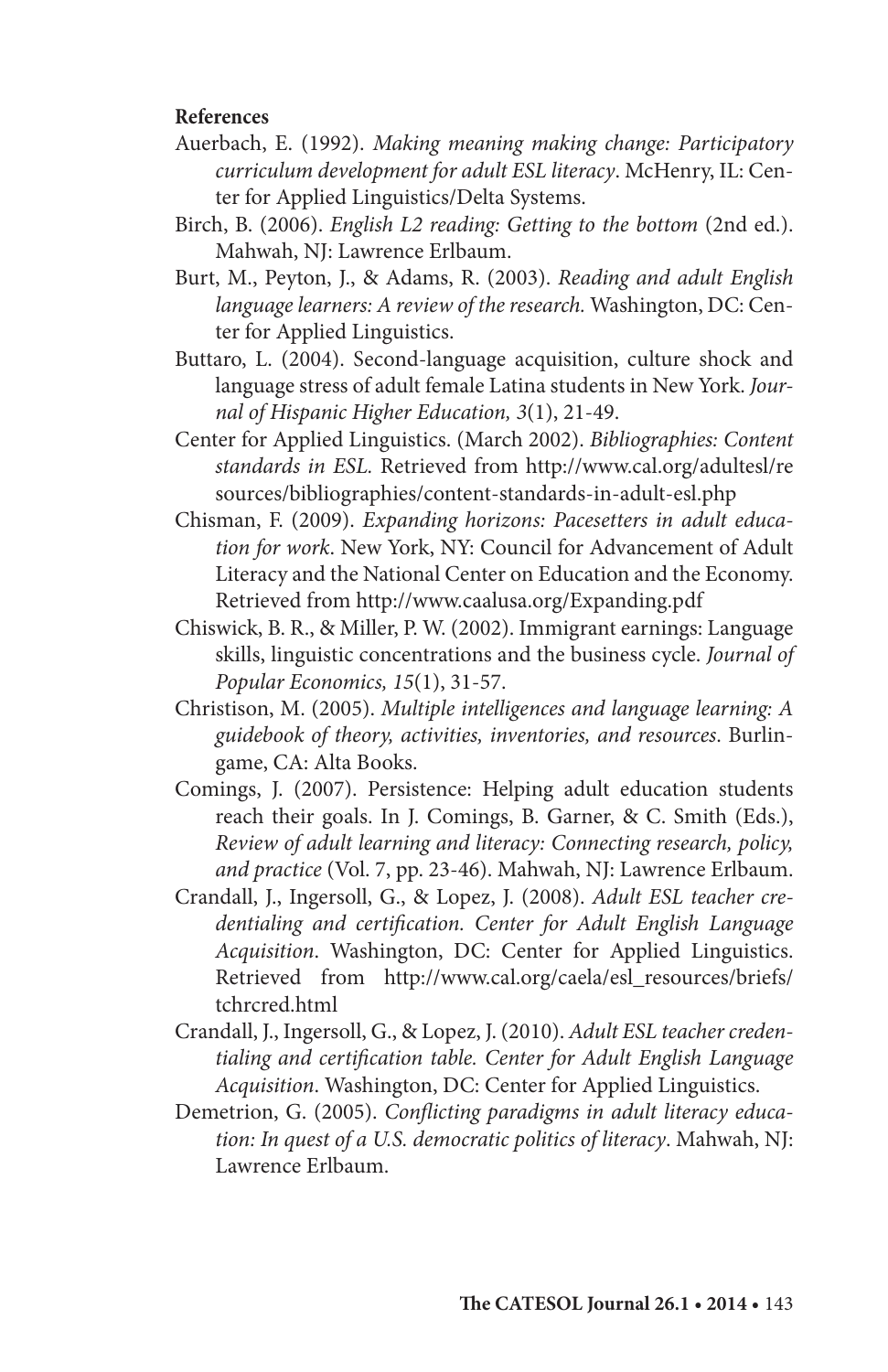- Drago-Severson, E. (2004). *Becoming adult learners: Principles and practices for effective development*. New York, NY: Teachers College Press.
- Freire, P. (1970). *Pedagogy of the oppressed.* New York, NY: Herder and Herder.
- Frey, P. (1999) *Litstart: Strategies for adult literacy and ESL tutors* (3rd ed.). Okemos, MI: Michigan Literacy.
- Gardner, H. (1993). *Multiple intelligences: The theory in practice*. New York, NY: Basic Books.
- Heath, S. B. (1983). *Ways with words: Language, life, and work in communities and classrooms.* Cambridge, England: Cambridge University Press.
- Henderson, A., & Mapp, L. (2002). *A new wave of evidence: The impact of school, family, and community connections on student achievement.* Austin, TX: National Center for Family and Community Connections with Schools (SEDL).
- Hess, F., & Petrilli, M. (2006). *No child left behind*. New York, NY: Peter Lang.
- Hilles, S., & Sutton, A. (2001). *Teaching adults*. In M. Celce-Murcia (Ed.), *Teaching English as a second or foreign language* (3rd ed., pp. 385-399). Boston, MA: Heinle & Heinle.
- Isserlis, J. (2000). Trauma and the adult English language learner. *ERIC Digest*. Washington, DC: National Clearinghouse for ESL Literacy Education. (EDO-LE-OO-02)
- Jackson, S. (Ed.). (2011). *Lifelong learning and social justice*. Leicester, England: National Institute of Adult Continuing Education.
- Kegan, R. (1994). *In over our heads: The mental demands of modern life.* Cambridge, MA: Harvard University Press.
- Kucia, A. (2007). Please don't shake the mouse: A CALL curriculum for adults with zero and low levels of computer literacy. In M. Carroll (Ed.), *Developing a new curriculum for adult learners* (pp. 85-104). Alexandria, VA: TESOL.
- Larsen-Freeman, D., & Long, M. (1991). *Second language research*. New York, NY: Longman.
- Lowry, C. (1990). *Teaching adults with learning disabilities.* Columbus, OH: ERIC Clearinghouse on Adult Career and Vocational Education. (ED321156)
- McCain, M. (2009). *The power of technology to transform adult learning*. New York, NY: CAAL. Retrieved from http://www.caalusa .org/POWER\_OF\_TECH.pdf
- McHugh, M., Gelatt, J., & Fix, M. (2007). *Adult English language instruction in the United States: Determining needs and investing*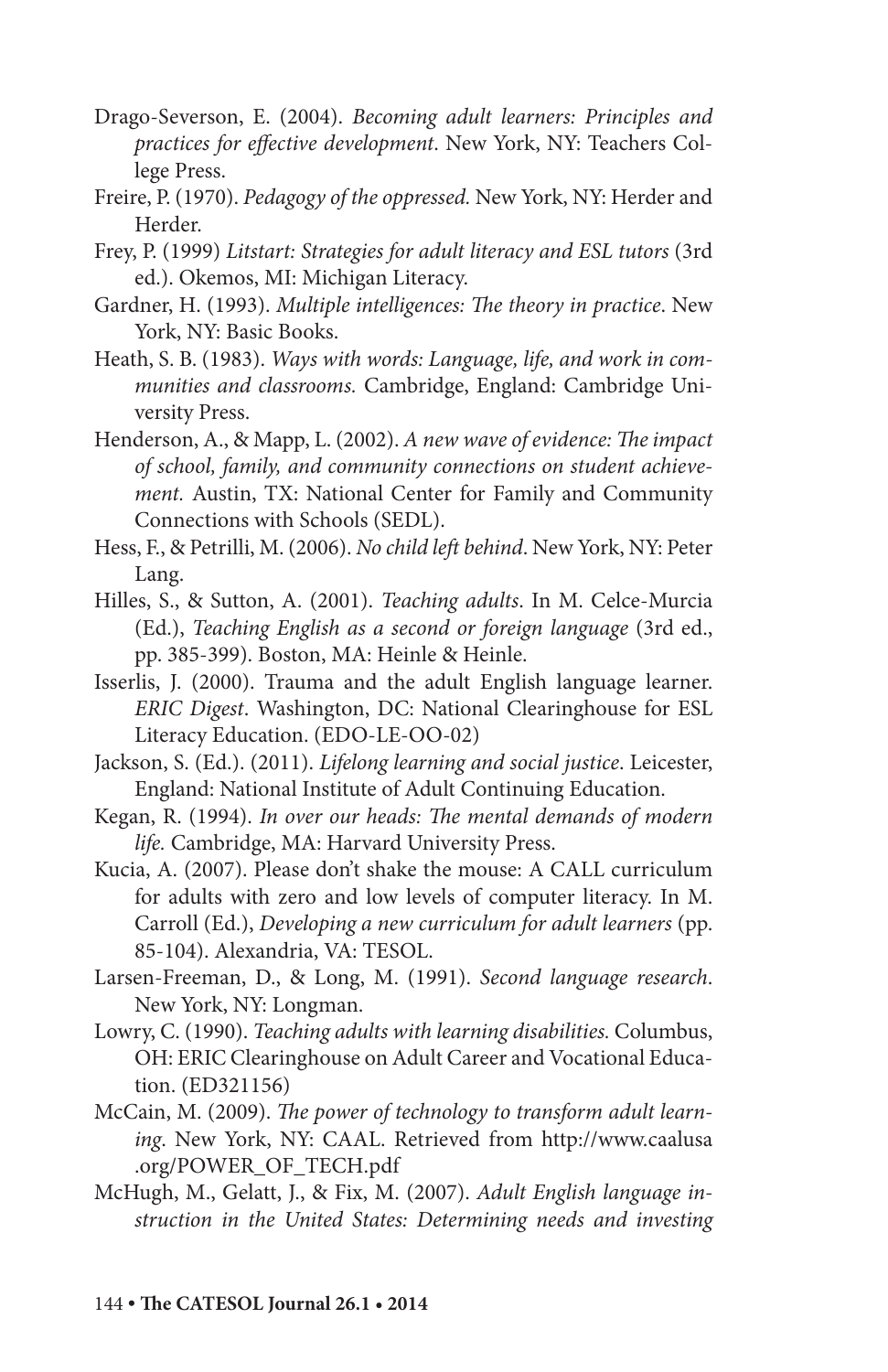*wisely*. Washington, DC: Migration Policy Institute. Retrieved from http://www.migrationpolicy.org/pubs/NCIIP\_English\_In struction073107.pdf

- Murray, D. (2005). ESL in adult education. In E. Hinkel (Ed.), *Handbook of research in second language teaching and learning* (pp. 65- 84)*.* Mahwah, NJ: Lawrence Erlbaum.
- National Commission on Adult Literacy. (2008). *Reach higher, America: Overcoming crisis in the U.S. workforce.* New York, NY: Council for Advancement of Adult Literacy*.* Retrieved from http://www .nationalcommissiononadultliteracy.org/ReachHigherAmerica/ ReachHigher.pdf
- National Council of State Directors of Adult Education. (2009). *The blue book: Legislator's resource book: Adult education services: The success, the impact and the need.* Washington, DC: Author. Retrieved from http://www.ncsdae.org/Final%20Blue%20-%207-1- 09.pdf
- New London Group. (1996). A pedagogy of multiliteracies: Designing social futures. *Harvard Educational Review, 66*(1), 60-93.
- Orfeld, G. (Ed.). (2004). *Dropouts in America: Confronting the graduation rate crisis*. Cambridge, MA: Harvard Education Press.
- Papen, U. (2005). *Adult literacy as social practice*. New York, NY: Routledge.
- Parrish, B. (2004). *Teaching adult ESL*. Chicago, IL: McGraw Hill ELT.
- Payne, R., DeVol, P., & Smith, T. (2005). *Bridges out of poverty*. Highlands, TX: aha! Process.
- Peirce, B. (1995). Social identity, investment and language learning. *TESOL Quarterly*, *29*(1), 9-31.
- Pew Research Center. (2009). *Troubled by crime, the economy, drugs and corruption: Most Mexicans see better life in the U.S.—one in three would migrate.* Washington, DC: The Pew Global Attitudes Project.
- Quintero, E. A. (2008). A crossroads: Family education programs. In K. M. Rivera & A. Huerta-Macias (Eds.), *Adult biliteracy: Sociocultural and programmatic responses* (pp. 115-130). New York, NY: Lawrence Erlbaum.
- Rivera, A. (2008). Workforce education for Latinos. In K. Rivera and A. Huerta-Macias (Eds.), *Adult biliteracy: Sociocultural and programmatic responses* (pp. 97-113). New York, NY: Lawrence Erlbaum.
- Rivera, K., & Huerta-Macias, A. (2008). *Adult biliteracy: Sociocultural and programmatic responses*. New York, NY: Lawrence Erlbaum.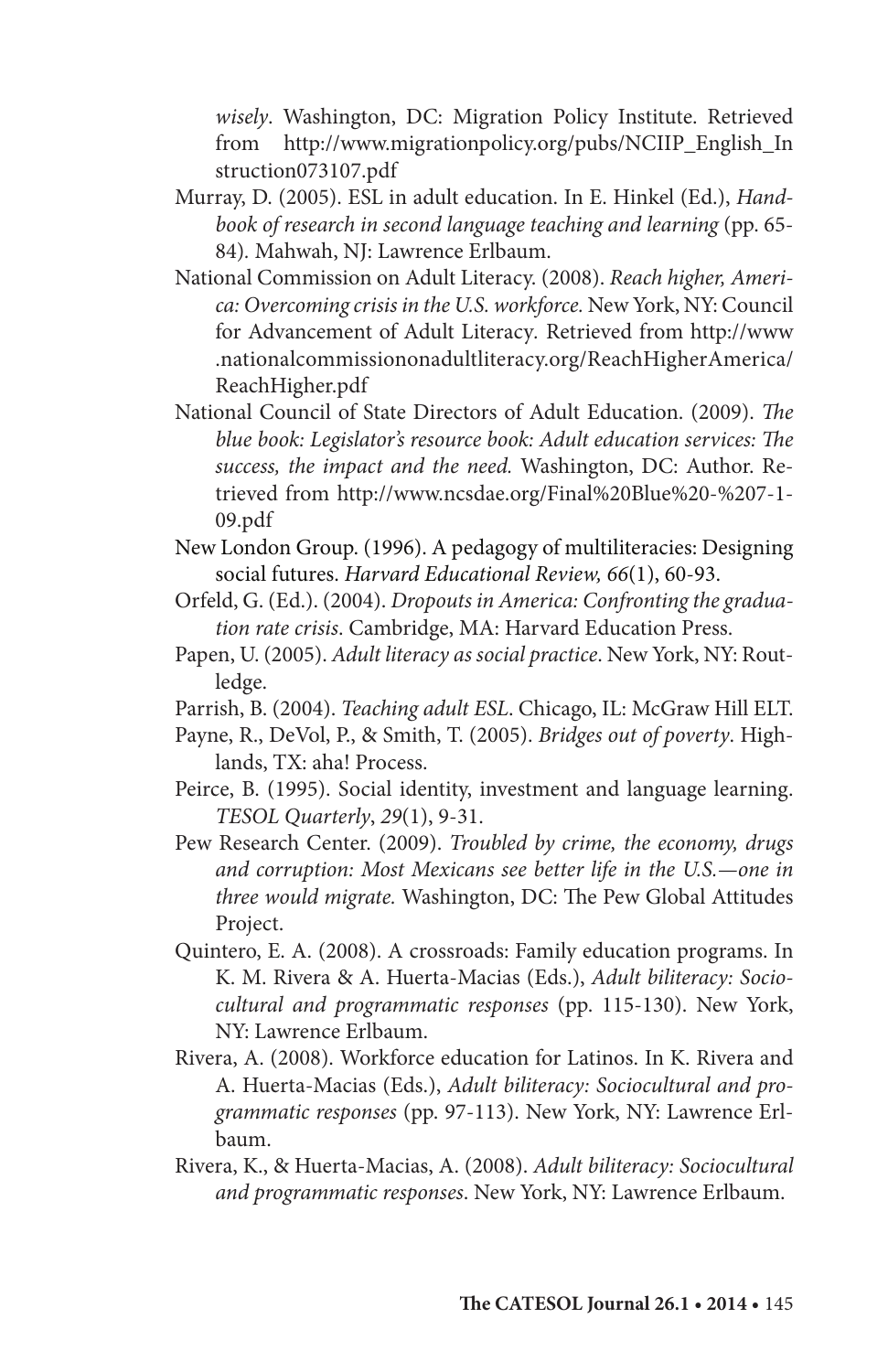- Rosten, L. (1937). *The education of Hyman Kaplan*. New York, NY: Harcourt, Brace & World.
- Schaetzel, K., & Young, S. (2007). *Using adult ESL content standards*. Washington, DC: Center for Adult English Language Acquisition. Retrieved from http://www.cal.org/caela/printer .php?printRefURL=http%3A//www.cal.org/caela/esl\_resources/ briefs/usingcontstandards.html
- Silver-Pacuilla, H. (2007). Assistive technology and adult literacy: Access and benefits. In J. Comings, B. Garner, & C. Smith (Eds*.), Review of adult learning and literacy: Connecting research, policy, and practice* (Vol. 7, pp. 93-136). Mahwah, NJ: Lawrence Erlbaum.
- Steenhausen, P. (2012). *Restructuring California's adult education system*. [Legislative analyst's report.] Sacramento, CA: LAO. Retrieved from www.lao.ca.gov
- Stein, S. (2000). *Equipped for the future content standards: What adults need to know and be able to do in the 21st century*. Washington, DC: National Institute for Literacy.
- Sticht, S. T. (2011, March 16). Maliteracy practice in the assessment of adult literacy. *Education News.* Retrieved from http://www.educationnews.org/ed\_reports/151221.html?print
- Tamassia, C., Lemmon, M., Ymamoto, K., & Kirsch, I. (2007). *Adult education in America: A first look at results from the adult educa tion program and learner surveys.* Princeton, NJ: ETS. Retrieved from http://www.ets.org/Media/Research/pdf/ETSLITERACY\_ AEPS\_Report.pdf
- Teachers of English to Speakers of Other Languages (TESOL). (2001). *Scenarios for ESL standards-based assessment.* Alexandria, VA: Author.
- Teachers of English to Speakers of Other Languages (TESOL). (2003). *TESOL standards for adult education ESL programs.* Alexandria, VA: Author.
- Teachers of English to Speakers of Other Languages (TESOL)*.* (2008). *Standards for ESL/EFL teachers of adults.* Alexandria, VA: Author.
- U.S. Census Bureau. (2011). *Overview of race and Hispanic origin: 2010* (2010 Census Briefs). Retrieved from http://www.census .gov/prod/cen2010/briefs/c2010br-02.pdf
- U.S. Department of Education. (2009). Issue brief: English literacy of foreign-born adults in the United States (NCES 2009-034). Washington, DC.
- U.S. Department of Education, Office of Vocational and Adult Education. (2013). *Adult Education and Family Literacy Act of 1998: Annual report to Congress, program year 2010–11.* Washington, DC: Author.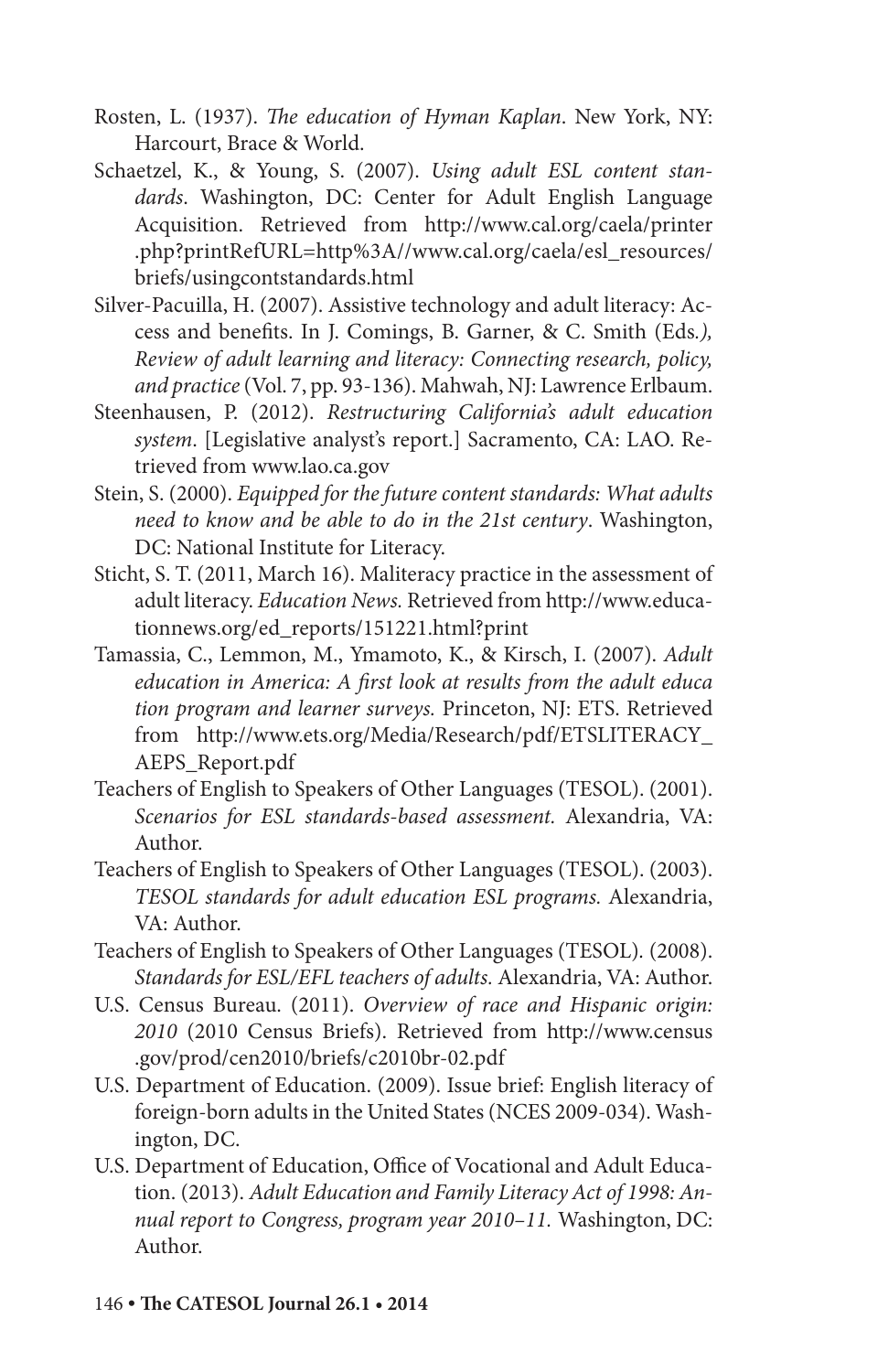- U.S. Department of Education, Office of Vocational and Adult Education. (2013). *College and career readiness standards for adult education.* Washington, DC: Author.
- Warkentien, S., Clark, M., & Jacinto, B. (2009). *English literacy of foreign-born adults in the United States: 2003* (NCES2009-034). Washington, DC: U.S. Department of Education, National Center for Education Statistics. Retrieved from http://nces.ed.gov/ pubs2009/2009034.pdf
- Warschauer, M., Knobel, M., & Stone, L. (2004). Technology and equity in schooling: Deconstructing the digital divide. *Educational Policy, 18*(4), 562-588.
- Weinstein, G. (1999). *Learners' lives as curriculum*. McHenry, IL: Delta Systems.
- Weinstein, G. (2001). Developing adult literacies. In M. Celce-Murcia (Ed.), *Teaching English as a second or foreign language* (3rd ed., pp. 171-186). Boston, MA: Heinle & Heinle.
- Wrigley, H. S., & Guth, G. J. A. (1992). *Bringing literacy to life: Issues and options in adult ESL literacy*. San Mateo, CA: Aguille International.
- Ziegler, M., & Bingman, M. (2007). Achieving adult education program quality: A review of systematic approaches to program development. In J. Comings, B. Garner, & C. Smith (Eds.), *Review of adult learning and literacy: Connecting research, policy, and practice* (Vol. 7, pp. 47-91). Mahwah, NJ: Lawrence Erlbaum.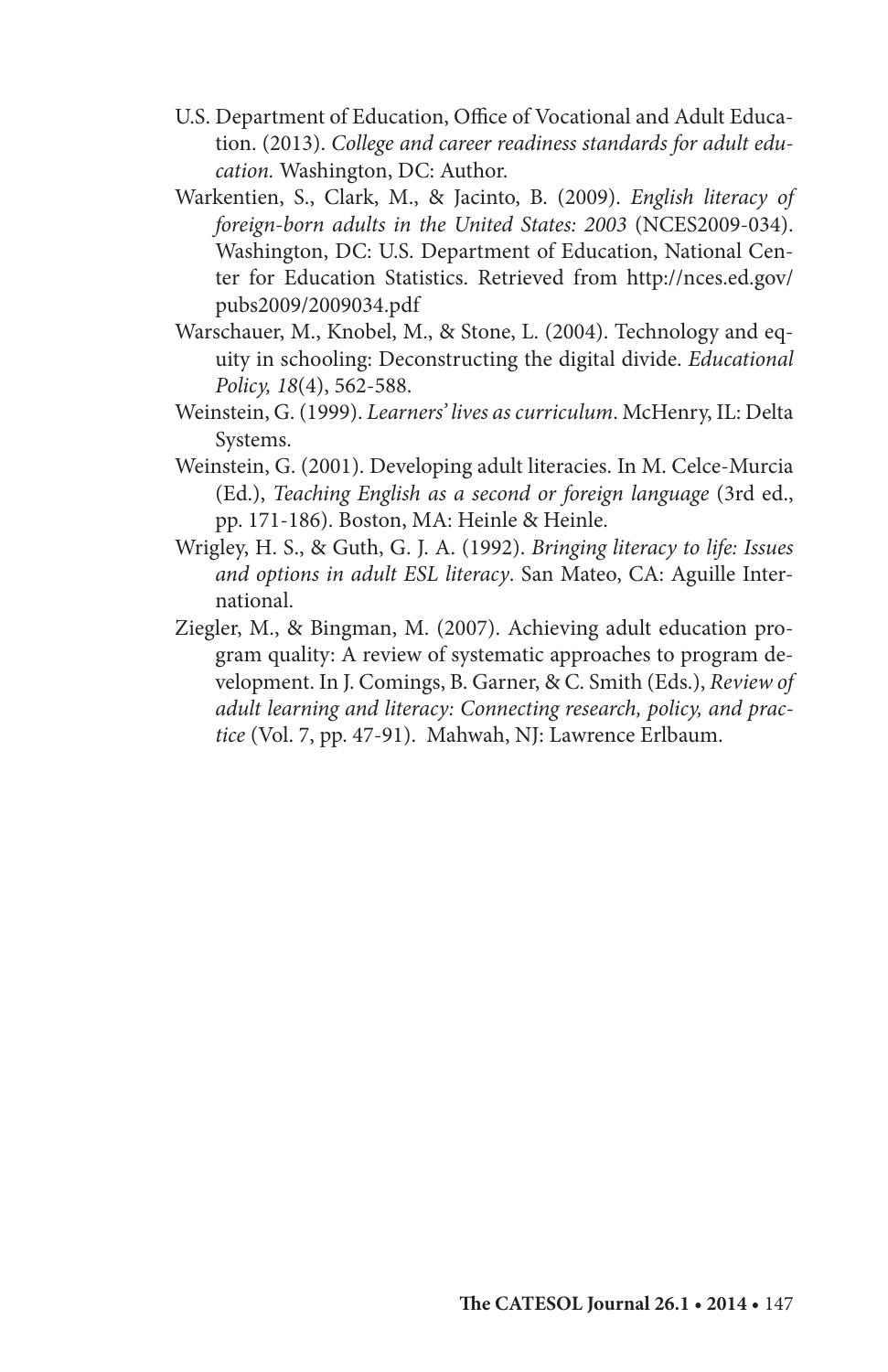# **Appendix A Overview of the Literacy Levels**

| Level and definition                                                                                                                                                                                                                                                                                                                                                                                                                                                                                                                                        | Key abilities associated with level                                                                                                                                                                                                                                                                                                                                                                                                                                                                   | Sample tasks typical of level                                                                                                                                                                                                                                     |  |  |
|-------------------------------------------------------------------------------------------------------------------------------------------------------------------------------------------------------------------------------------------------------------------------------------------------------------------------------------------------------------------------------------------------------------------------------------------------------------------------------------------------------------------------------------------------------------|-------------------------------------------------------------------------------------------------------------------------------------------------------------------------------------------------------------------------------------------------------------------------------------------------------------------------------------------------------------------------------------------------------------------------------------------------------------------------------------------------------|-------------------------------------------------------------------------------------------------------------------------------------------------------------------------------------------------------------------------------------------------------------------|--|--|
| Below Basic indicates no<br>more than the most simple<br>and concrete literacy skills.                                                                                                                                                                                                                                                                                                                                                                                                                                                                      | Adults at the <i>Below Basic</i> level range<br>from being nonliterate in English to<br>having the abilities listed below:                                                                                                                                                                                                                                                                                                                                                                            |                                                                                                                                                                                                                                                                   |  |  |
| Score ranges for Below Basic:<br>Prose:<br>$0 - 209$<br>Document: 0-204<br>Quantitative: 0-234                                                                                                                                                                                                                                                                                                                                                                                                                                                              | • locating easily identifiable informa-<br>tion in short, commonplace prose<br>texts<br>• locating easily identifiable informa-<br>tion and following written instruc-<br>tions in simple documents (e.g.,<br>charts or forms)<br>• locating numbers and using them<br>to perform simple quantitative<br>operations (primarily addition)<br>when the mathematical information<br>is very concrete and familiar                                                                                        | • searching a short, simple text<br>to find out what a patient<br>is allowed to drink before a<br>medical test<br>• signing a form<br>adding the amounts on a bank<br>٠<br>deposit slip                                                                           |  |  |
| Basic indicates skills neces-<br>sary to perform simple and<br>everyday literacy activities.<br>Score ranges for Basic:<br>Prose:<br>$210 - 264$<br>Document: 205-249<br>Quantitative: 235-289                                                                                                                                                                                                                                                                                                                                                              | • reading and understanding<br>information in short, commonplace<br>prose texts<br>• reading and understanding infor-<br>mation in simple documents<br>• locating easily identifiable quantita-<br>tive information and using it to<br>solve simple, one-step problems<br>when the arithmetic operation is<br>specified or easily inferred                                                                                                                                                            | • finding in a pamphlet for pro-<br>spective jurors an explanation<br>of how people were selected for<br>the jury pool<br>• using a television guide to find<br>out what programs are on at a<br>specific time<br>• comparing the ticket prices for<br>two events |  |  |
| Intermediate indicates skills<br>necessary to perform mod-<br>erately challenging literacy<br>activities.<br>Score ranges for Intermediate:<br>Prose:<br>$265 - 339$<br>Document:<br>250-334<br>Quantitative: 290-349                                                                                                                                                                                                                                                                                                                                       | • reading and understanding mod-<br>erately dense, less commonplace<br>prose texts as well as summariz-<br>ing, making simple inferences,<br>determining cause and effect, and<br>recognizing the author's purpose<br>• locating information in dense, com-<br>plex documents and making simple<br>inferences about the information<br>• locating less familiar quantitative<br>information and using it to solve<br>problems when the arithmetic<br>operation is not specified or easily<br>inferred | • consulting reference materials<br>to determine which foods<br>contain a particular vitamin<br>• identifying a specific location<br>on a map<br>• calculating the total cost of<br>ordering specific office supplies<br>from a catalog                           |  |  |
| Proficient indicates skills<br>necessary to perform more<br>complex and challenging<br>literacy activities.<br>Score ranges for Proficient:<br>Prose:<br>340-500<br>Document: 335-500<br>Quantitative: 350-500                                                                                                                                                                                                                                                                                                                                              | • reading lengthy, complex, abstract<br>prose texts as well as synthesizing<br>information and making complex<br>inferences<br>• integrating, synthesizing, and<br>analyzing multiple pieces of<br>information located in complex<br>documents<br>• locating more abstract quantitative<br>information and using it to solve<br>multistep problems when the<br>arithmetic operations are not easily<br>inferred and the problems are more<br>complex                                                  | • comparing viewpoints in two<br>editorials<br>• interpreting a table about blood<br>pressure, age, and physical<br>activity<br>• computing and comparing the<br>cost per ounce of food items                                                                     |  |  |
| NOTE: Although the literacy levels share common names with the NAEP levels, they do not correspond to the<br>NAEP levels.<br>SOURCE: Hauser, R.M, Edley, C.F. Jr., Koenig, J.A., and Elliott, S.W. (Eds.). (2005). Measuring Literacy:<br>Performance Levels for Adults, Interim Report. Washington, DC: National Academies Press; White, S. and<br>Dillow, S. (2005). Key Concepts and Features of the 2003 National Assessment of Adult Literacy (NCES<br>2006-471).U.S.Department of Education.Washington, DC: National Center for Education Statistics. |                                                                                                                                                                                                                                                                                                                                                                                                                                                                                                       |                                                                                                                                                                                                                                                                   |  |  |

*(Source: From U.S. Department of Education, 2003)*